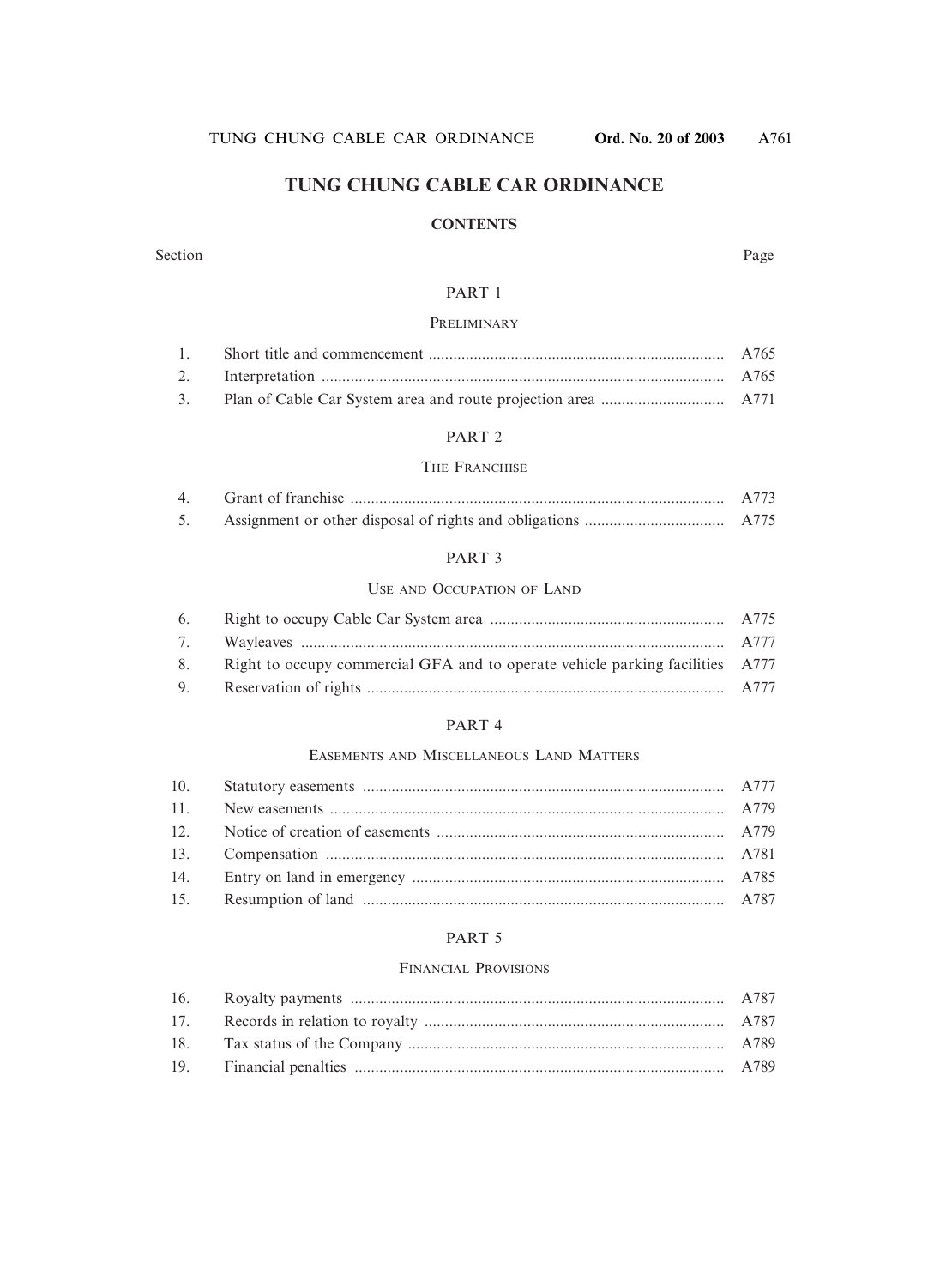#### Section Page

#### PART 6

#### ANCILLARY LEGAL PROVISIONS

#### PART 7

#### DEFAULT AND TERMINATION OF FRANCHISE

| 24. |  |
|-----|--|
| 25. |  |
| 26. |  |
| 27. |  |
| 28. |  |
| 29. |  |
| 30. |  |
| 31. |  |
| 32. |  |

#### PART 8

#### **MISCELLANEOUS**

#### PART 9

#### CONSEQUENTIAL AMENDMENTS

#### **Lands Tribunal Ordinance**

| 39. Ordinances under which matters may be submitted to the Tribunal for |  |
|-------------------------------------------------------------------------|--|
|                                                                         |  |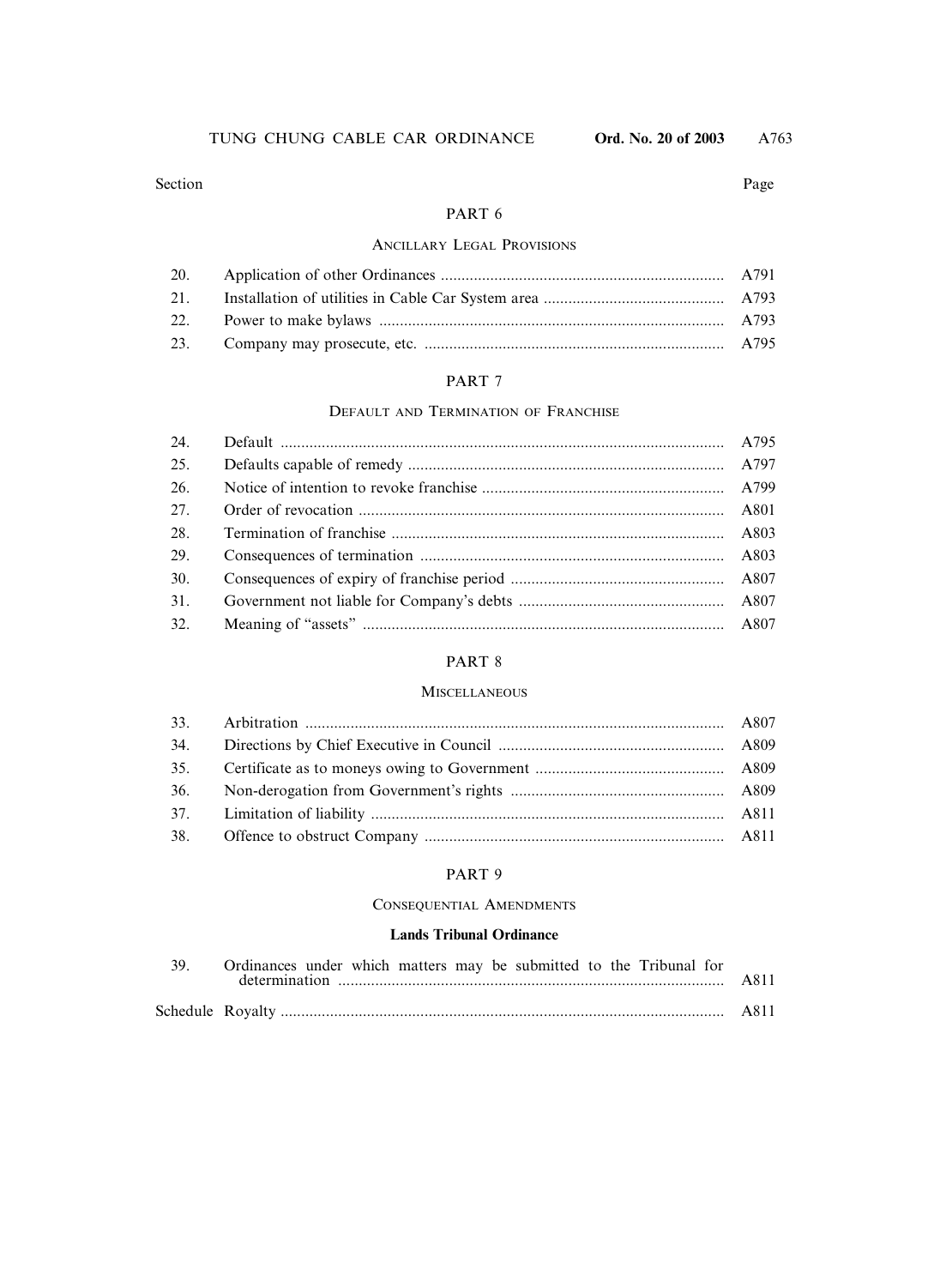## **HONG KONG SPECIAL ADMINISTRATIVE REGION**

ORDINANCE NO. 20 OF 2003



TUNG Chee-hwa Chief Executive 5 June 2003

 $[$   $]$ 

An Ordinance to grant and regulate a franchise for the operation of a Cable Car System linking Tung Chung and Ngong Ping on Lantau Island, to grant ancillary rights, to provide for the payment of royalty, and to provide for related matters.

Enacted by the Legislative Council.

#### PART 1

#### **PRELIMINARY**

#### **1. Short title and commencement**

(1) This Ordinance may be cited as the Tung Chung Cable Car Ordinance.

(2) This Ordinance shall come into operation on a day to be appointed by the Secretary for Economic Development and Labour by notice published in the Gazette, being the day on which the Project Agreement enters into force.

#### **2. Interpretation**

(1) In this Ordinance, unless the context otherwise requires—

"aerial ropeway" (架空纜車索道) means an aerial ropeway as defined in section 2 of the Aerial Ropeways (Safety) Ordinance (Cap. 211);

"arbitration" (仲裁) means domestic arbitration under Part II of the Arbitration Ordinance (Cap. 341);

"Cable Car System" (吊車系統) means an aerial ropeway system linking Tung Chung and Ngong Ping on Lantau Island, including but not limited to—

- (*a*) the Tung Chung Terminal and the Ngong Ping Terminal;
- (*b*) one or more angle stations;
- (*c*) buildings, pylons and other auxiliary structures;
- $(d)$  ancillary plant and related construction works;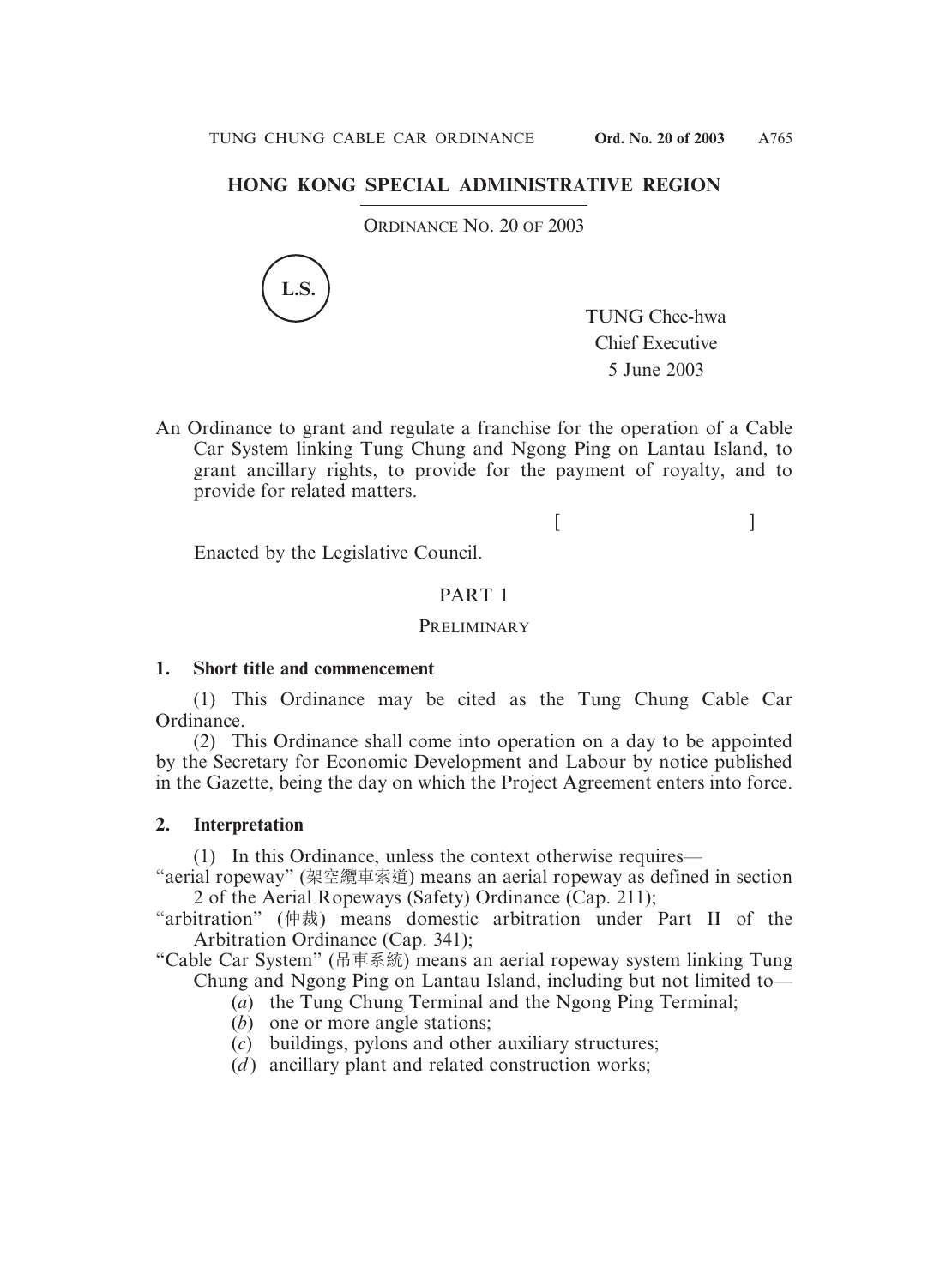- "Cable Car System area" (吊車系統區) means the land required for the Cable Car System as listed in paragraphs (*a*) to (*d* ) of the definition of "Cable Car System" and delineated and coloured pink on the plan deposited in the Land Registry under section 3;
- "commercial GFA" (商用總樓面面積), in relation to a terminal, means the gross floor area for or ancillary to commercial use, as specified in the Project Agreement;
- "Company" (吊車公司) means the Company designated by the Secretary for the purposes of this Ordinance under subsection (2), or a person to whom the franchise is assigned under section 5, or a body corporate designated under section 27(7);
- "construction works" (建造工程) means all construction works carried out or to be carried out by the Company under the Project Agreement;
- "Director" (署長) means the Director of Lands;
- "discharge date" (解除責任日期) means the date referred to in the guarantee agreement, if any, as being the discharge date of the guarantee;
- "fare-paying passenger" (付費乘客) means a person who rides on the Cable Car System in return for payment, made in any form, at any time, at any place and by any person;
- "financier" (出資人) means a person, not being a shareholder of the Company or a guarantor as defined in this section, who has provided credit (other than credit provided in the course of sale of goods or provision of services) or agreed to act as a surety or guarantor for or provided financial support to the Company for the purposes of the Project or to enable the Company to discharge its obligations under this Ordinance or the Project Agreement;
- "franchise" (專營權) means the franchise granted by section 4;
- "franchise period" (專營期) means the period commencing on a date specified in the Project Agreement and ending on the 30th anniversary of that date or on a later date by virtue of section 4(3);
- "guarantee agreement" (保證協議) means the agreement, if any, designated as the guarantee agreement for the purposes of this Ordinance by the Secretary under subsection (3);
- "guarantor" (保證人) means a person who for the time being has undertaken the obligations of a guarantor under the guarantee agreement, if any;
- "level 2" (第 2 級) and "level 3" (第 3 級) mean respectively level 2 and level 3 in Schedule 8 to the Criminal Procedure Ordinance (Cap. 221);
- "MTR Corporation Limited" (地鐵有限公司) means the company incorporated under that name under the Companies Ordinance (Cap. 32);
- "Ngong Ping Terminal" (昂坪終點站) means the aerial ropeway terminal situated at Ngong Ping on Lantau Island, and includes the terminal building, a car park, the commercial GFA and related ancillary facilities, as delineated on the plan deposited in the Land Registry under section 3;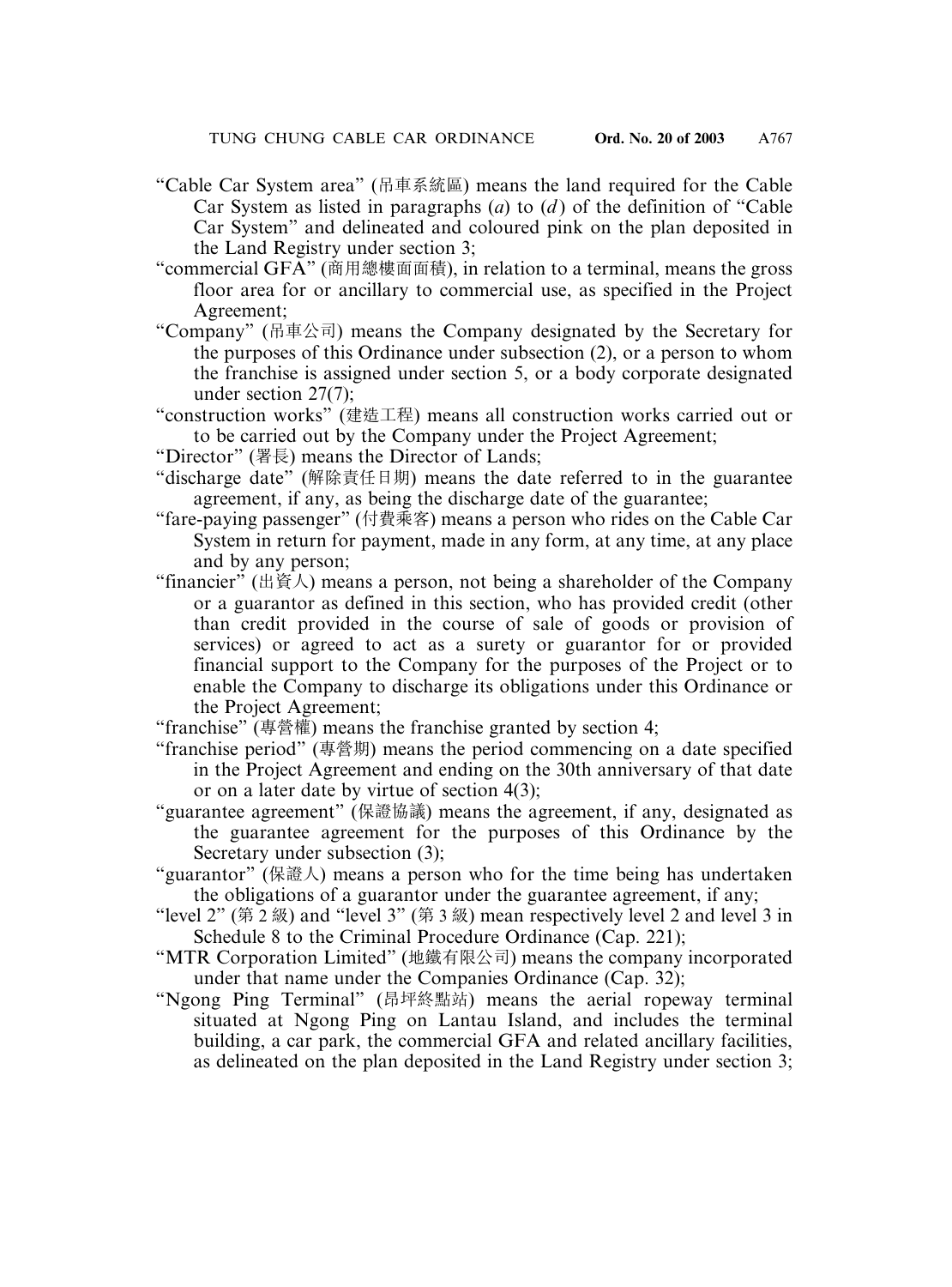- "occupy" (佔用), in relation to any land, includes use, be in possession of, enjoy, erect or maintain a structure on or over, or place or maintain anything on the land;
- "owner" (擁有人), in relation to any land to which Part 4 applies, means—
	- (*a*) a person registered or entitled to be registered in the Land Registry as owner of the land; and
	- (*b*) a person who has any estate, right or interest in the land;
- "Project" (工程項目) means—
	- (*a*) the financing, design, construction, installation, testing, commissioning, operation, management and maintenance of the Cable Car System; and
	- (*b*) any other work carried out in relation to the Cable Car System, whether before or after the commencement of the Project Agreement;

"Project Agreement" (工程項目協議) means—

- (*a*) an agreement between the Company and the Government designated as the Project Agreement for the purposes of this Ordinance by the Secretary by notice published in the Gazette; and
- (*b*) any later agreement which amends or supplements that agreement or, consistently with this Ordinance, disposes of rights or obligations under it to any other person;
- "route" (路線) means the alignment of the aerial ropeway of the Cable Car System;
- "route projection area" (路線投射區) means the area delineated and coloured yellow on the plan deposited in the Land Registry under section 3;
- "Secretary" (局長) means the Secretary for Economic Development and Labour;
- "terminal" (終點站) means the Tung Chung Terminal or the Ngong Ping Terminal;
- "Tung Chung Terminal" (東涌終點站) means the aerial ropeway terminal situated at Tung Chung town centre, and includes the terminal building, a transport interchange, a footbridge, a vehicle park, the commercial GFA and related ancillary facilities, as delineated on the plan deposited in the Land Registry under section 3;

"utility" (公用設施) means any of the following—

- (*a*) telecommunications apparatus;
- (*b*) an electric power cable, telephone cable or other cable used in communication;
- (*c*) a pipe used for the supply of water, gas or oil, or for drainage or sewerage;
- (*d*) a duct for any such cable or pipe;
- (*e*) apparatus or works ancillary to any of the foregoing.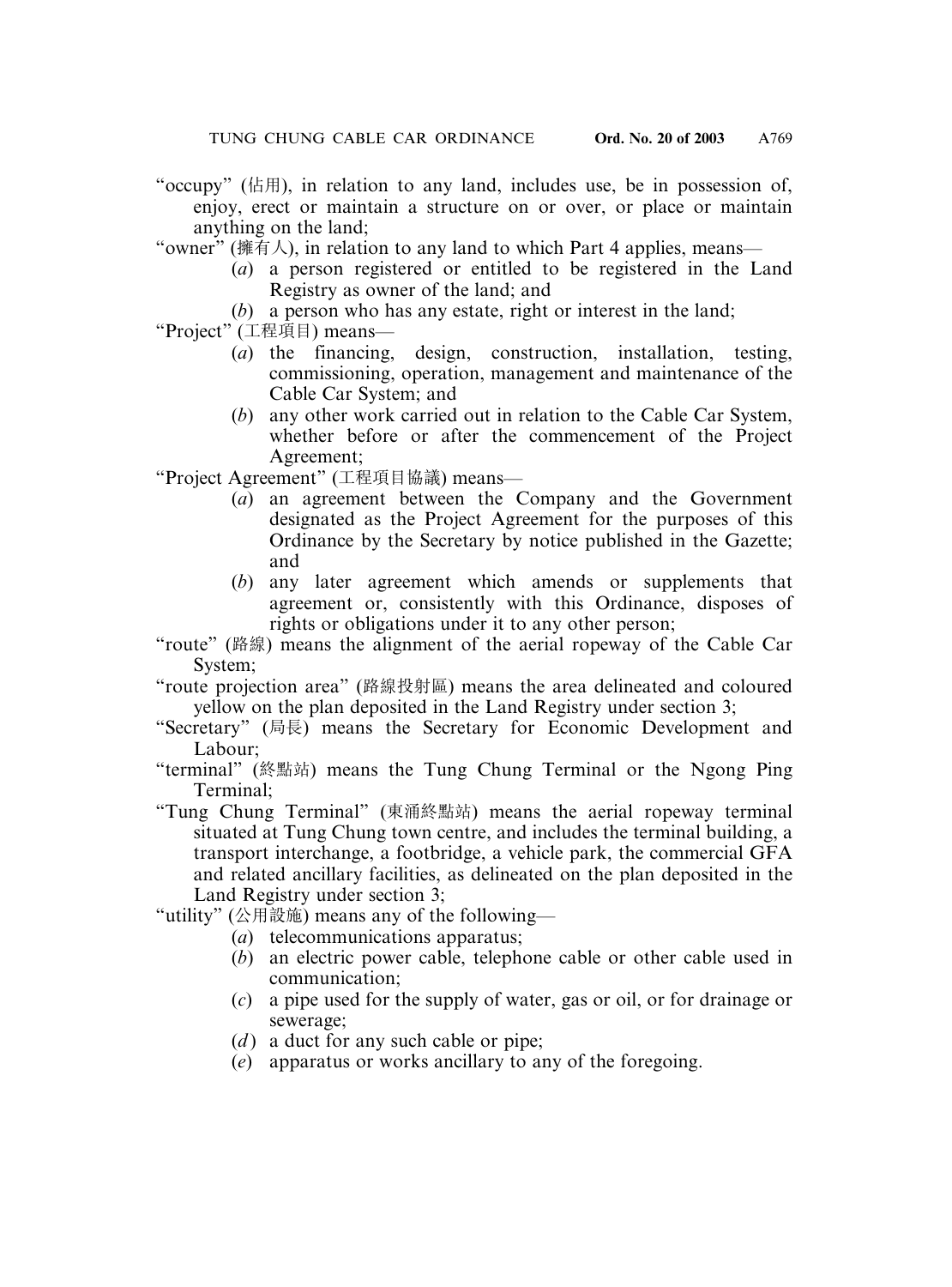(2) Subject to subsection (3), the Secretary may by notice published in the Gazette designate a Company for the purposes of this Ordinance, which shall be either the MTR Corporation Limited or a wholly-owned subsidiary of the MTR Corporation Limited.

(3) If the Secretary designates as the Company under subsection (2) a wholly-owned subsidiary of the MTR Corporation Limited, the Secretary shall—

- (*a*) by notice published in the Gazette designate a guarantee agreement for the purposes of this Ordinance;
- (*b*) ensure that guarantors acceptable to the Secretary have entered into the guarantee agreement;
- (*c*) by order amend Schedule 1 to the Prevention of Bribery Ordinance (Cap. 201) so as to include in that Schedule the wholly-owned subsidiary.

(4) A reference in this Ordinance to the Secretary or the Director, in relation to any power, duty or function conferred on, imposed on or assigned to the Secretary or Director, as the case may be, includes a reference to any public officer or other person whom the Secretary or Director respectively authorizes to exercise, discharge or perform the power, duty or function.

(5) A power or function conferred on or assigned to the Chief Executive in Council by this Ordinance may be exercised or performed by the Chief Executive acting in his or her discretion if the Chief Executive is of the opinion that the power needs to be exercised or the function to be performed in an emergency situation.

(6) For the purposes of this Ordinance, a body corporate shall be deemed to be the wholly-owned subsidiary of another if it has no members except that other and that other's wholly-owned subsidiaries and its or their nominees.

#### **3. Plan of Cable Car System area and route projection area**

- (1) The Secretary shall, before the Project Agreement enters into force—
	- (*a*) prepare a plan delineating the location, extent and boundaries of—
		- (i) the Cable Car System area;
		- (ii) the route projection area;
		- (iii) the Ngong Ping Terminal; and
		- (iv) the Tung Chung Terminal;
	- (*b*) assign a number to the plan, and sign and date it;
	- (*c*) deposit the plan in the Land Registry; and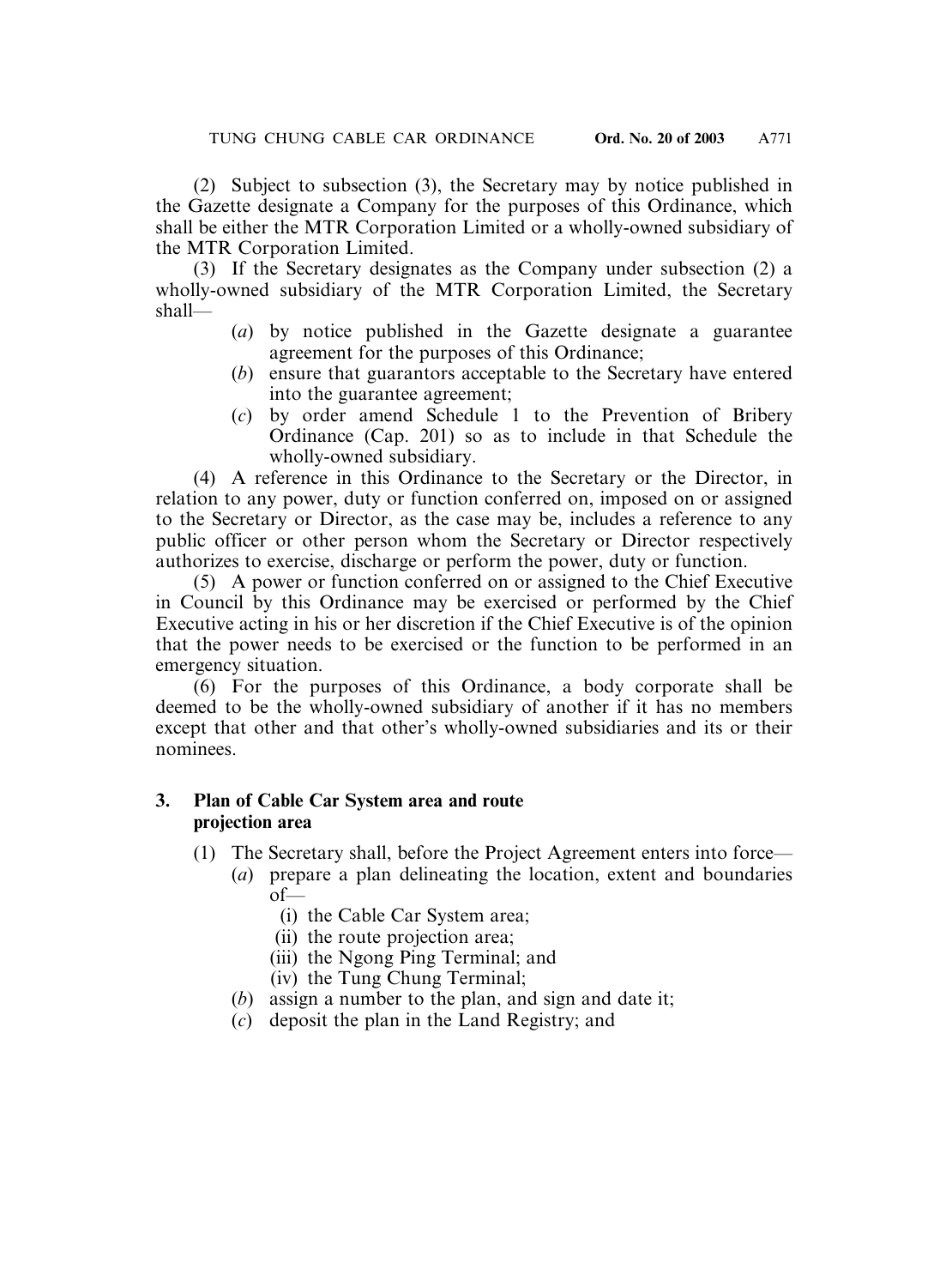(*d*) as soon as practicable thereafter, publish a notice in the Gazette that the plan has been deposited.

(2) The Secretary may, with the agreement of the Company, vary the boundaries of the Cable Car System area or the route projection area if the design, construction, operation, maintenance or safety requirements of the Cable Car System reasonably so require.

- (3) If a variation is agreed under subsection (2)—
	- (*a*) the Secretary shall as soon as practicable deposit the plan as varied in the Land Registry and publish a notice in the Gazette to that effect;
	- (*b*) the plan as varied supersedes the original plan, or any previous variation of it.

# PART 2

## THE FRANCHISE

## **4. Grant of franchise**

- (1) The Company shall have the franchise to—
	- (*a*) design, construct and complete the construction works;
	- (*b*) install, test and commission the Cable Car System;
	- (*c*) operate, manage and maintain the Cable Car System during the franchise period;
	- (*d*) determine and collect fares for the use of the Cable Car System by the public during the franchise period,

in accordance with the Project Agreement.

(2) Subject to subsection (3), the franchise is granted for a period of 30 years commencing on a date specified in the Project Agreement.

(3) If there is delay in the completion of the construction works or the commencement of service of the Cable Car System as a result of—

- (*a*) the Government failing to give possession of land for the Project in accordance with the Project Agreement; or
- (*b*) the water supply system and sewerage system at Ngong Ping on Lantau Island not becoming operational in accordance with the timetable in the Project Agreement,

the Secretary shall extend the franchise period by an equal period of time.

(4) If there is an extension of the franchise period under subsection (3), the Secretary shall publish a notice in the Gazette to that effect as soon as reasonably practicable.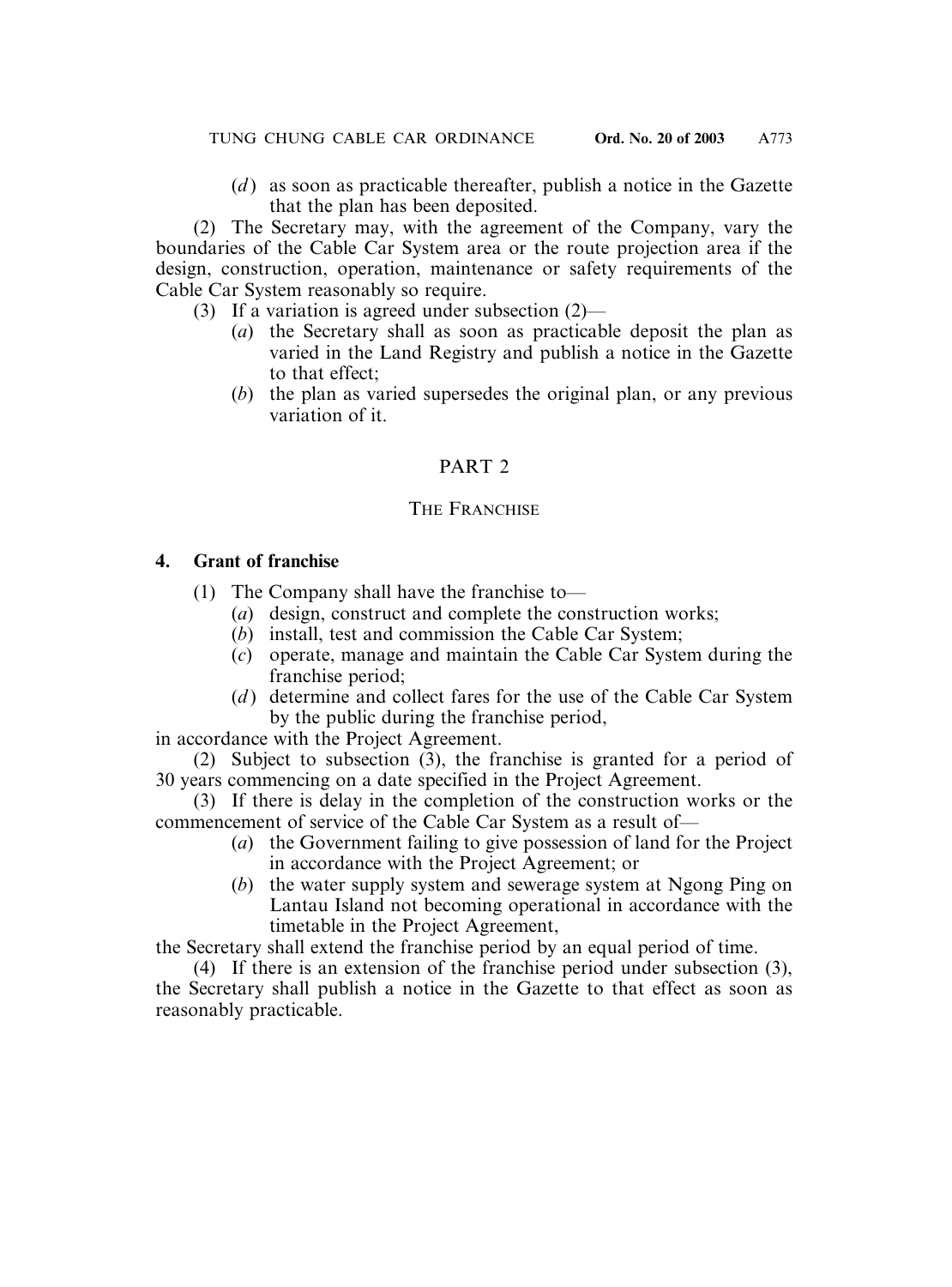#### **5. Assignment or other disposal of rights and obligations**

(1) The Company shall not assign, subgrant, underlet, mortgage, charge, allow a lien to arise on or otherwise dispose of any of its rights or obligations under the Project Agreement or this Ordinance, or enter into any agreement for such disposal, except with the prior consent of the Chief Executive in Council and in accordance with the terms of such consent.

(2) The consent required under subsection (1) shall not be unreasonably withheld and shall not be withheld if the Chief Executive in Council is satisfied—

- (*a*) that such disposal is necessary or desirable to give effect to any arrangements for the purpose of complying with a notice to remedy a default served under section 25;
- (*b*) that the arrangements are adequate for that purpose; and
- (*c*) that the person to whom the rights or obligations are to be disposed is a person in whom such rights or obligations may properly be vested or to whom such rights or obligations may properly be transferred, consistently with subsection (4)(*a*).

(3) If the Chief Executive in Council consents to a disposal of rights or obligations under subsection (1), the Secretary shall, as soon as practicable, publish a notice in the Gazette of the date of the intended disposal, the nature of the disposal, and the name and address of the person to whom the rights or obligations will be disposed.

 $(4)$  If the disposal pursuant to subsection  $(1)$  amounts to an assignment of the franchise—

- (*a*) it must be to a body corporate; and
- (*b*) Schedule 1 to the Prevention of Bribery Ordinance (Cap. 201) is deemed to be amended—
	- (i) to remove the Company which is disposing of its rights and obligations (unless it is the MTR Corporation Limited); and
	- (ii) to include the body corporate to which the franchise is assigned.

## PART 3

#### USE AND OCCUPATION OF LAND

#### **6. Right to occupy Cable Car System area**

The Company shall have the right during the franchise period to occupy the Cable Car System area, in accordance with the terms and conditions of the Project Agreement and subject to any rights excepted and reserved to the Government by that Agreement.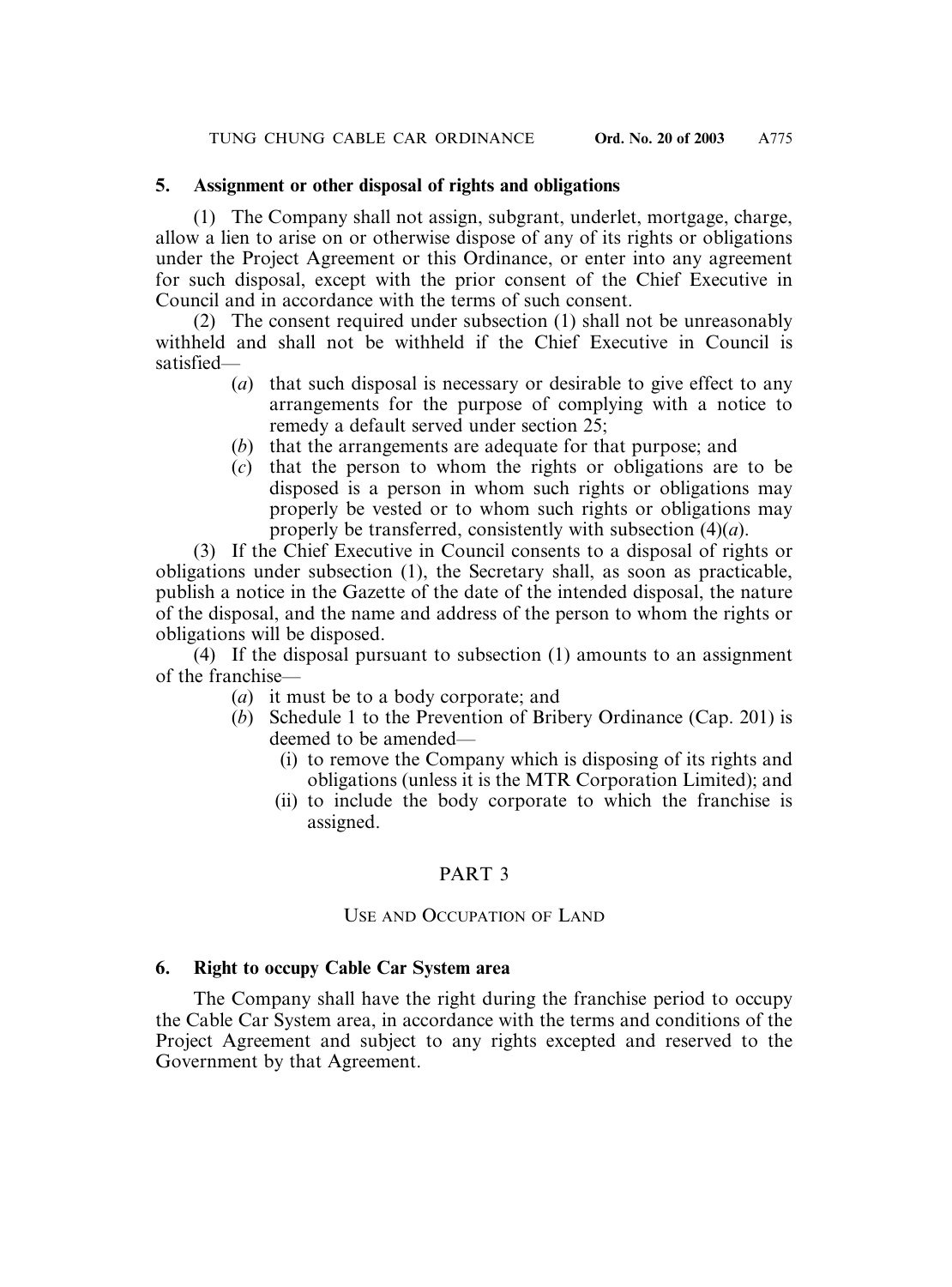## **7. Wayleaves**

(1) The Company shall have during the franchise period all wayleaves and other rights over unleased land that are necessary to render the franchise effective.

(2) In this section, "unleased land" (未批租土地) has the same meaning as in section 2 of the Land (Miscellaneous Provisions) Ordinance (Cap. 28).

## **8. Right to occupy commercial GFA and to operate vehicle parking facilities**

The Company shall have the right during the franchise period to—

- (*a*) use and occupy the commercial GFA of the Tung Chung Terminal and of the Ngong Ping Terminal consistently with this Ordinance;
- (*b*) grant licences for the use and occupation of the commercial GFA of each terminal consistent with this Ordinance;
- (*c*) demand and collect fees for such licences;
- (*d*) operate vehicle parking facilities at each terminal and demand and collect fees for the use of such facilities; and
- (*e*) charge management fees,

in accordance with the Project Agreement.

# **9. Reservation of rights**

(1) This Ordinance does not confer on the Company any title, right or interest in any land except as specified in sections 6, 7 and 8 and under Part 4.

(2) Except as otherwise provided in this Ordinance, the Land (Miscellaneous Provisions) Ordinance (Cap. 28) does not apply to the Cable Car System area.

# PART 4

## EASEMENTS AND MISCELLANEOUS LAND MATTERS

## **10. Statutory easements**

(1) Upon the commencement of the franchise period, the following easements are created in favour of the Company in respect of the land comprised in the route projection area—

(*a*) the right to place, operate, replace, maintain and retain one or more aerial ropeways above ground level across the land;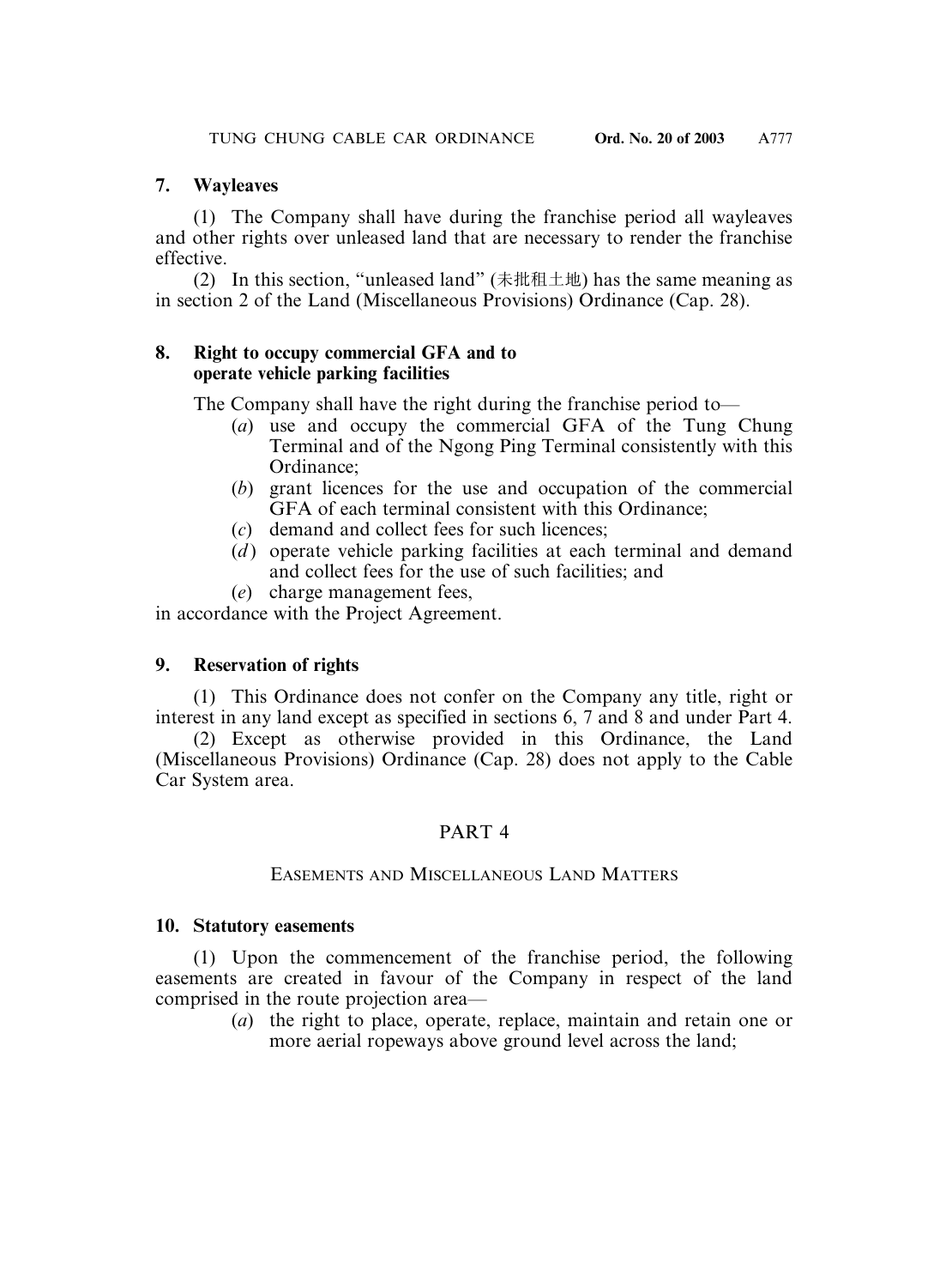- (*b*) the right to carry out works required for the purposes of paragraph (*a*) and otherwise in connection with the Cable Car System;
- (*c*) the right to enter on and pass over the land with persons, vehicles or equipment, and to carry out any acts, necessary for or incidental to the exercise of the rights conferred by paragraphs (*a*) and (*b*).

(2) The Company shall not place, construct, erect or retain any permanent structure, pole, mast or pylon on, over or under the land.

(3) The easements created by this section are of full force and effect against all persons having any estate, right or interest in the land, without any consent, grant or conveyance.

(4) The ownership of any thing is not altered by reason only that it is placed on, erected on or affixed to any land in exercise of rights and powers arising from or incidental to an easement created by subsection (1).

(5) If, pursuant to an easement created by subsection (1), a person proposes to enter on land which is occupied, the person shall give the owner and occupier of the land at least 28 days' notice of the intention to do so.

(6) In this section, "land"  $(\pm \text{)}$  does not include unleased land as defined in section 2 of the Land (Miscellaneous Provisions) Ordinance (Cap. 28).

#### **11. New easements**

If the route projection area is varied pursuant to section 3(2), the easements referred to in section 10(1) are created in favour of the Company in respect of any additional land comprised in the route projection area as varied, and the provisions of section 10 apply to that land from the date of publication of a notice in the Gazette under section 3(3)(*a*).

## **12. Notice of creation of easements**

(1) Once an easement is created in favour of the Company by section 10(1) or 11 the Secretary shall within 28 days—

- (*a*) cause the easement to be registered in the Land Registry under the Land Registration Ordinance (Cap. 128);
- (*b*) give notice of the creation of the easement in accordance with this section.

(2) The notice of the creation of an easement required by subsection  $(1)(b)$  shall be—

- (*a*) served on the person who was, at the date of the creation of the easement, the owner of the land to which the easement relates—
	- (i) by being affixed in a conspicuous position on the land;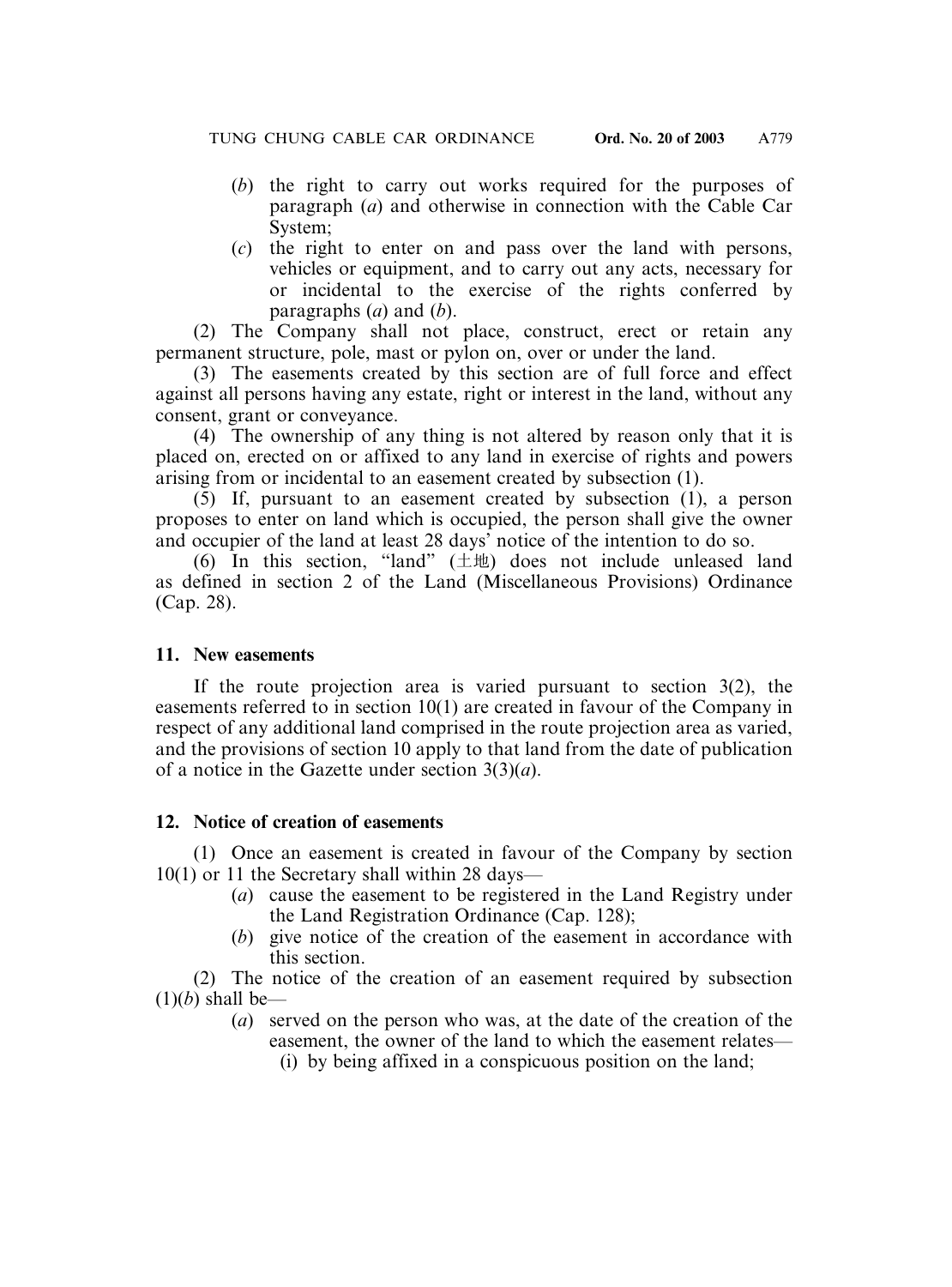(ii) by delivery to the owner; or

(iii) by registered post to the owner's last known postal address;

- (*b*) published—
	- (i) in Chinese and English in one issue of the Gazette;
	- (ii) in one issue of a Chinese language daily newspaper circulating in Hong Kong; and
	- (iii) in one issue of an English language daily newspaper circulating in Hong Kong; and
- (*c*) made available for inspection by the public free of charge, during normal opening hours, at such offices of the Government as the Secretary specifies.
- (3) A notice of the creation of an easement shall—
	- (*a*) describe the land and the easement and state that the easement has been created by this Ordinance;
	- (*b*) state when the easement was created in favour of the Company;
	- (*c*) state where and at what times a plan of the land may be inspected;
	- (*d*) state the date on which and the manner in which service of the notice was effected;
	- (*e*) state that claims for compensation may be submitted in writing to the Director not later than 12 months after the creation of the easement; and
	- (*f*) state that if the parties fail to agree, claims for compensation will be determined by the Lands Tribunal.

(4) In this section, "land"  $(\pm \text{1})$  does not include unleased land as defined in section 2 of the Land (Miscellaneous Provisions) Ordinance (Cap. 28).

## **13. Compensation**

(1) When an easement over land is created by virtue of section 10(1) or 11, the Government becomes liable to pay compensation to the person who at the date of creation of the easement is the owner of the land, in respect of any diminution of the value of the owner's estate, right or interest in the land as a result of the easement.

(2) A person who wishes to claim compensation under this section shall send written particulars of the claim to the Director, not later than 12 months after the creation of the easement, or within such longer period as the Director may in any particular case allow, setting out—

- (*a*) the name of the claimant and an address for service of notices;
- (*b*) the nature of the claimant's interest in the land;
- (*c*) the loss or damage sustained;
- (*d*) the amount of the claim; and
- (*e*) how the amount is calculated.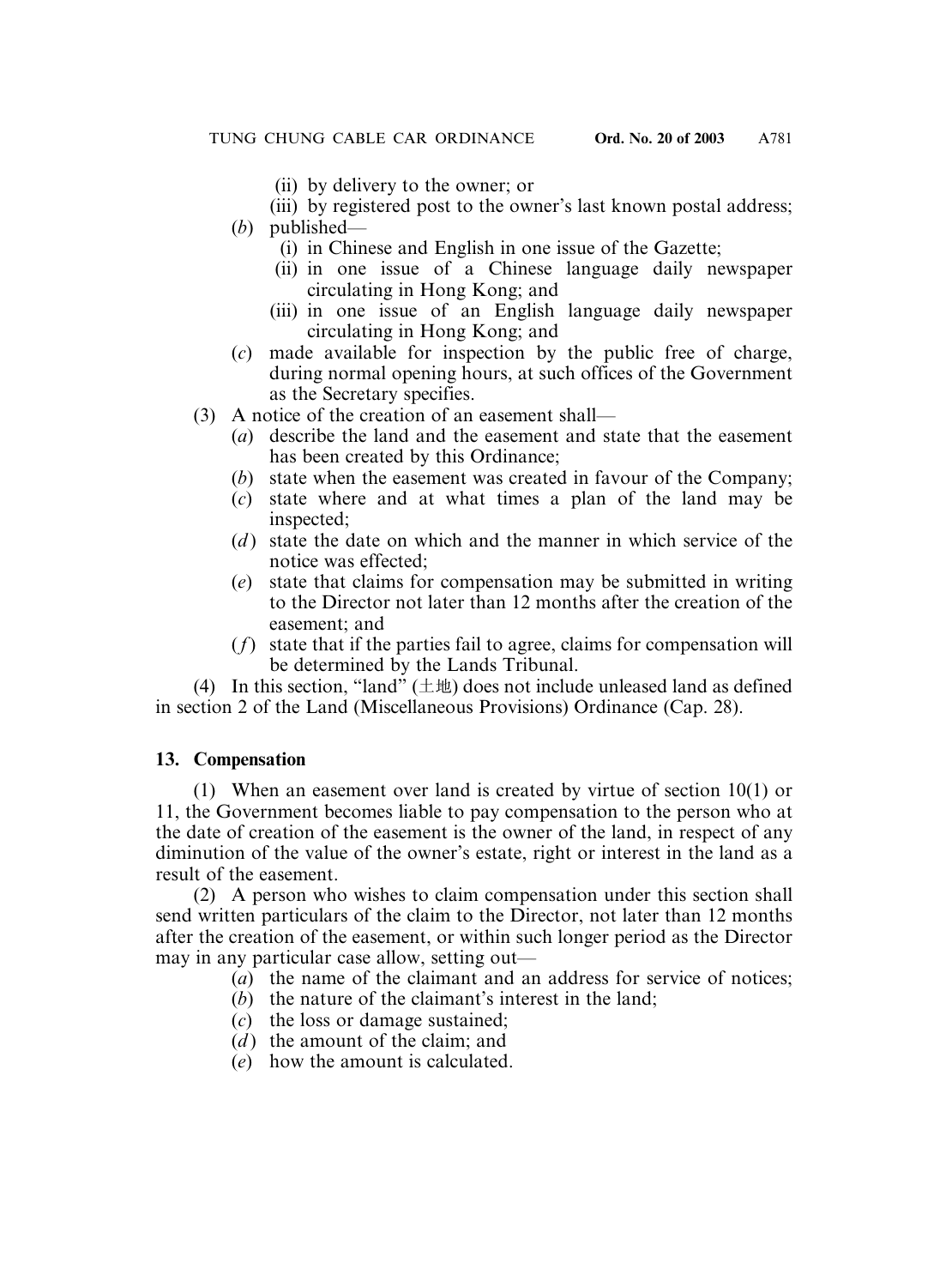(3) The Director may request the claimant to provide further particulars of and in support of the claim or any item of it. If such particulars are not provided within one month of the request, or within any further period the Director allows in writing, the claim or the item of the claim, as the case may be, must be rejected and subsection (4) will not apply to it.

(4) The Director shall, within 6 months after receiving a claim under subsection (2), or, if the Director has requested further particulars under subsection (3), within 6 months after receiving the particulars, notify the claimant in writing that the Director—

- (*a*) admits the whole claim;
- (*b*) rejects the whole claim, with brief reasons for the rejection; or
- (*c*) admits a specified part of the claim and rejects the remainder, with brief reasons for the rejection.
- (5) If the Director rejects a claim or any part of it, the Director may—
	- (*a*) offer in writing to the claimant a sum the Government is willing to pay in full and final settlement of the claim or any part of it, with costs to be agreed; or
	- (*b*) if an offer under paragraph (*a*) is not made, or is not accepted within one month of being made, commence proceedings in the Lands Tribunal to have the claim, or so much of it as is then in dispute, determined in accordance with this Ordinance.

(6) If the claimant and the Director fail to reach agreement on compensation within 7 months after receipt by the Director of the claim under subsection (2), or of any further particulars requested under subsection (3), either the claimant or the Director may submit the claim to the Lands Tribunal for determination in accordance with this Ordinance.

(7) The Lands Tribunal has jurisdiction to determine the amount of any compensation payable and, subject to subsection (8), to apply the provisions of the Lands Tribunal Ordinance (Cap. 17) in the determination of the claim.

(8) In determining the amount of the compensation, no account is to be taken of—

- (*a*) any expectation or probability of the grant, renewal or continuance by the Government or any person of any licence, permission, lease or permit of any kind;
- (*b*) any use of the land which is not in accordance with the terms of the Government lease under which the land is held.

(9) No action, claim or proceeding lies or may be brought against the Government, the Company or any other person to recover compensation in respect of any loss or damage arising out of the creation of an easement by section 10(1) or 11, or the exercise of any rights pursuant to such an easement, except as provided for by this section.

(10) Compensation and costs payable by the Government under this section are payable out of the general revenue.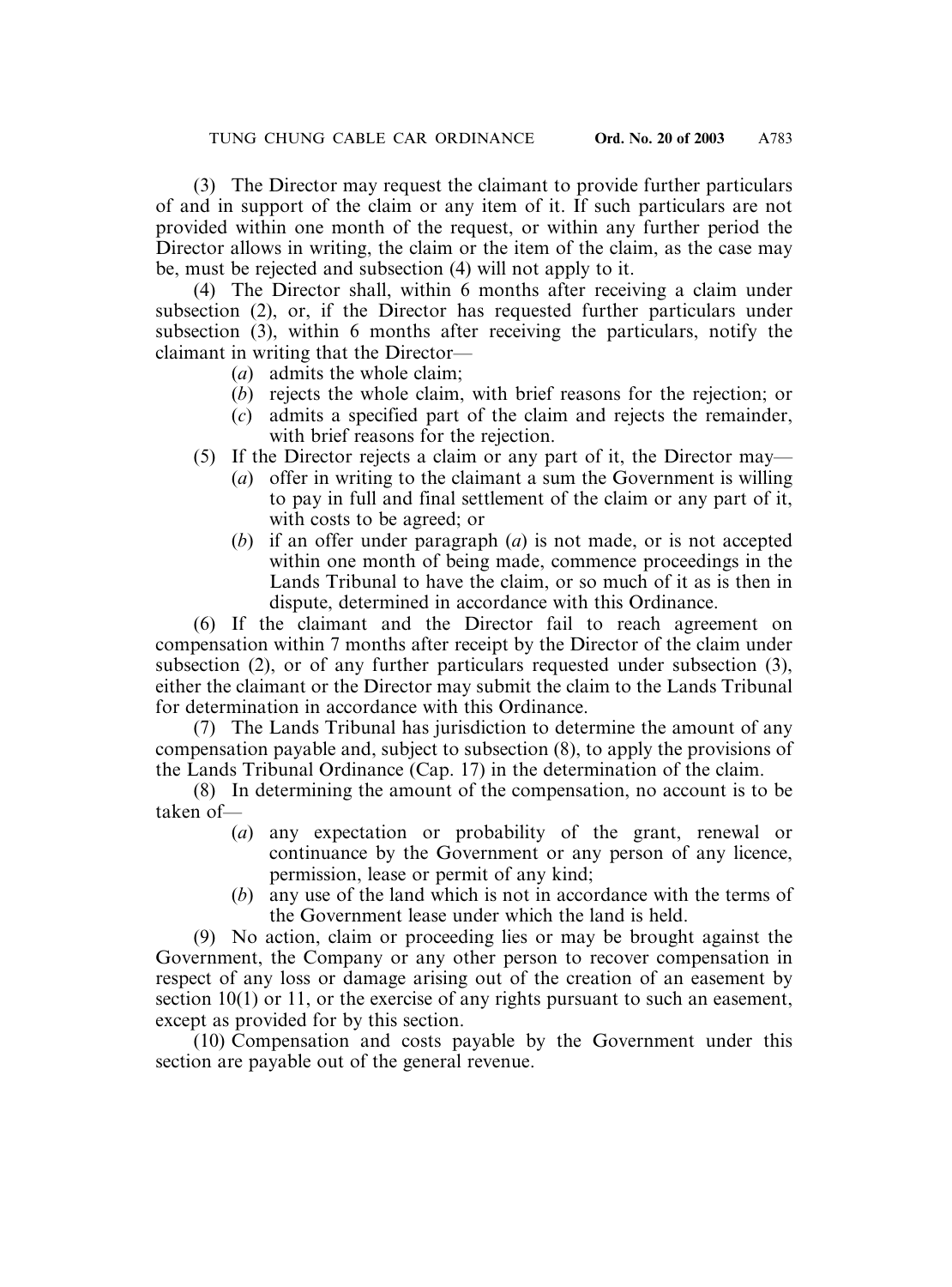(11) In this section, "value" (價值) means the open market value of the land, assessed as at the date of the creation of the easement.

## **14. Entry on land in emergency**

(1) If an emergency arises or is reasonably apprehended in connection with the Cable Car System, the Company may enter on any land in order to prevent the emergency, or to mitigate the effects of the emergency, and may do all such things and take on the land all such persons, vehicles and equipment as are necessary for the purpose.

(2) If the Company intends to enter on any land pursuant to subsection (1) it shall, before the intended entry—

- (*a*) give to the owner of the land a notice of its intention and of the right to compensation under subsection (4); and
- (*b*) fix a copy of the notice in a conspicuous position on the land.

(3) If it is not practicable for the Company to comply with subsection (2) before entering on the land, the Company shall, as soon as practicable after entry has been made—

- (*a*) give to the owner of the land a notice that entry has been made and of the right to compensation under subsection (4); and
- (*b*) fix a copy of the notice in a conspicuous position on the land.

(4) Any owner of land who suffers any loss or damage to the land as a direct result of entry on the land by the Company pursuant to subsection (1) may claim from the Company compensation for loss or damage arising as a direct and reasonably foreseeable result of the entry.

(5) Subsections (2) to (7) of section 13 govern the procedure for a claim against the Company under this section, except that—

- (*a*) references in those subsections to "the Director" are to be read as references to "the Company";
- (*b*) the reference in that subsection  $(5)(a)$  to "the Government" is to be read as a reference to "the Company";
- (*c*) the reference in that subsection (2) to "the creation of the easement" is to be read as a reference to "the entry on the land".

(6) In the application of the Lands Tribunal Ordinance (Cap. 17) to a claim under this section, section 11(1) of that Ordinance shall have effect as if for paragraphs (*a*) and (*b*) thereof there were substituted the words "the amount of compensation payable under section 14 of the Tung Chung Cable Car Ordinance (20 of 2003)".

(7) In this section, "land"  $(\pm \text{1})$  does not include unleased land as defined in section 2 of the Land (Miscellaneous Provisions) Ordinance (Cap. 28), unless it is occupied under Part II of that Ordinance.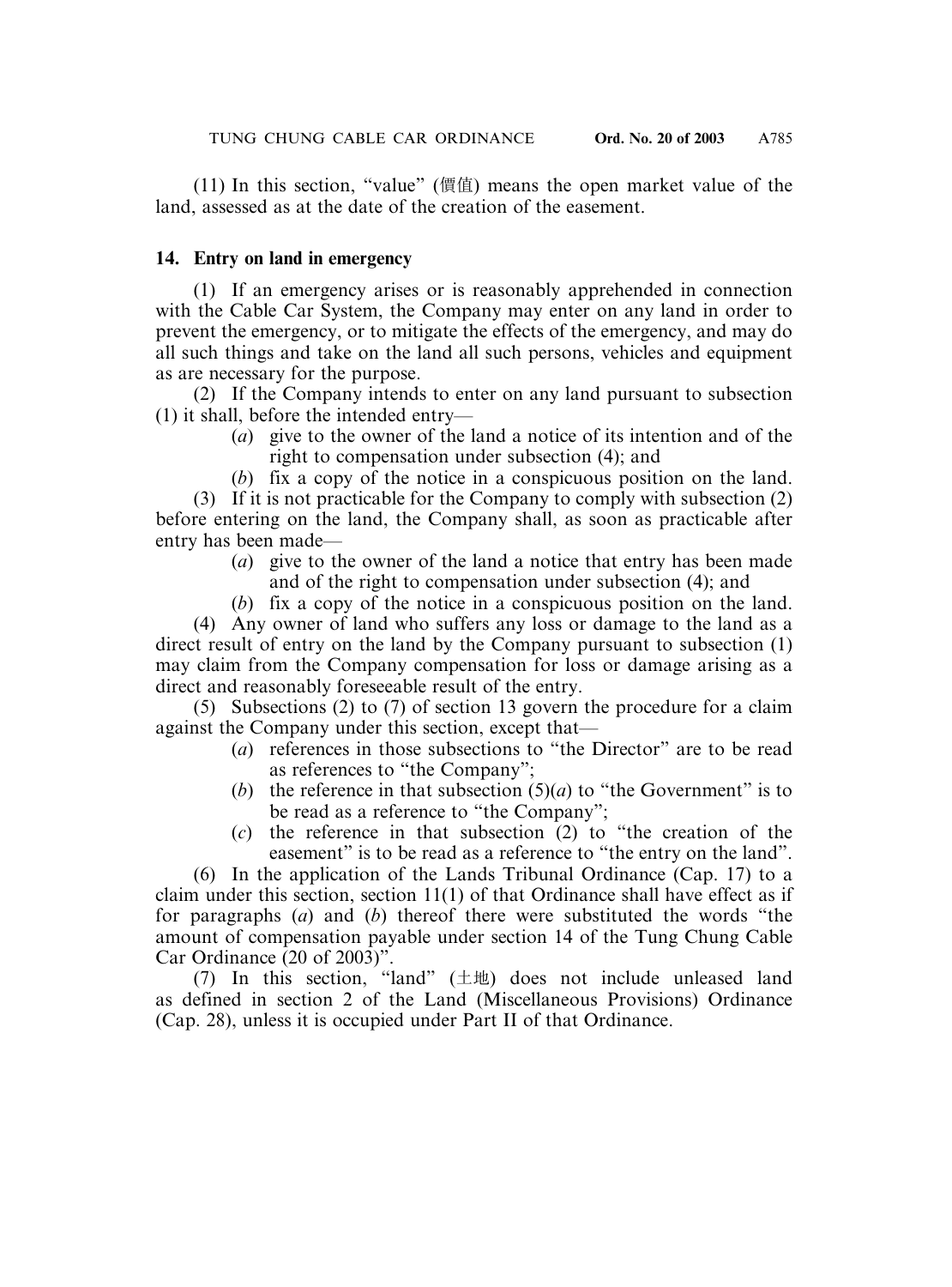#### **15. Resumption of land**

Any resumption of land by the Government for the Cable Car System is deemed to be resumption for a public purpose within the meaning of section 2 of the Lands Resumption Ordinance (Cap. 124).

#### PART 5

#### FINANCIAL PROVISIONS

#### **16. Royalty payments**

(1) The Company shall pay to the Government, in respect of the operation of the Cable Car System, a royalty at a rate, at times, and for a period as specified in the Schedule.

 $(2)$  If—

- (*a*) the franchise is assigned under section 5 to any person other than a wholly-owned subsidiary of the MTR Corporation Limited; or
- (*b*) a body corporate is designated under section 27(7) as the Company (being a Company other than the MTR Corporation Limited or its wholly-owned subsidiary),

the Secretary may by notice published in the Gazette amend the Schedule.

(3) Section 34 of the Interpretation and General Clauses Ordinance (Cap. 1) does not apply to a notice published under subsection (2).

## **17. Records in relation to royalty**

(1) For the purpose of ascertaining the amount of the royalty which is payable under section 16, the Company shall—

- (*a*) provide a system for evidencing to the satisfaction of the Financial Secretary the number of fare-paying passengers on the Cable Car System in each direction;
- (*b*) permit the Financial Secretary, or any person authorized in writing by the Financial Secretary, to make all reasonable tests and checks to satisfy himself or herself as to the integrity of the system;
- (*c*) permit the Financial Secretary, or any person authorized in writing by the Financial Secretary, at all reasonable times to inspect and make copies of the records evidencing the payment of fares on the Cable Car System.

(2) Nothing in subsection (1) requires the Company or any other person to produce any document or provide any information which the Company or that other person could not be compelled to produce or provide in civil proceedings in the High Court.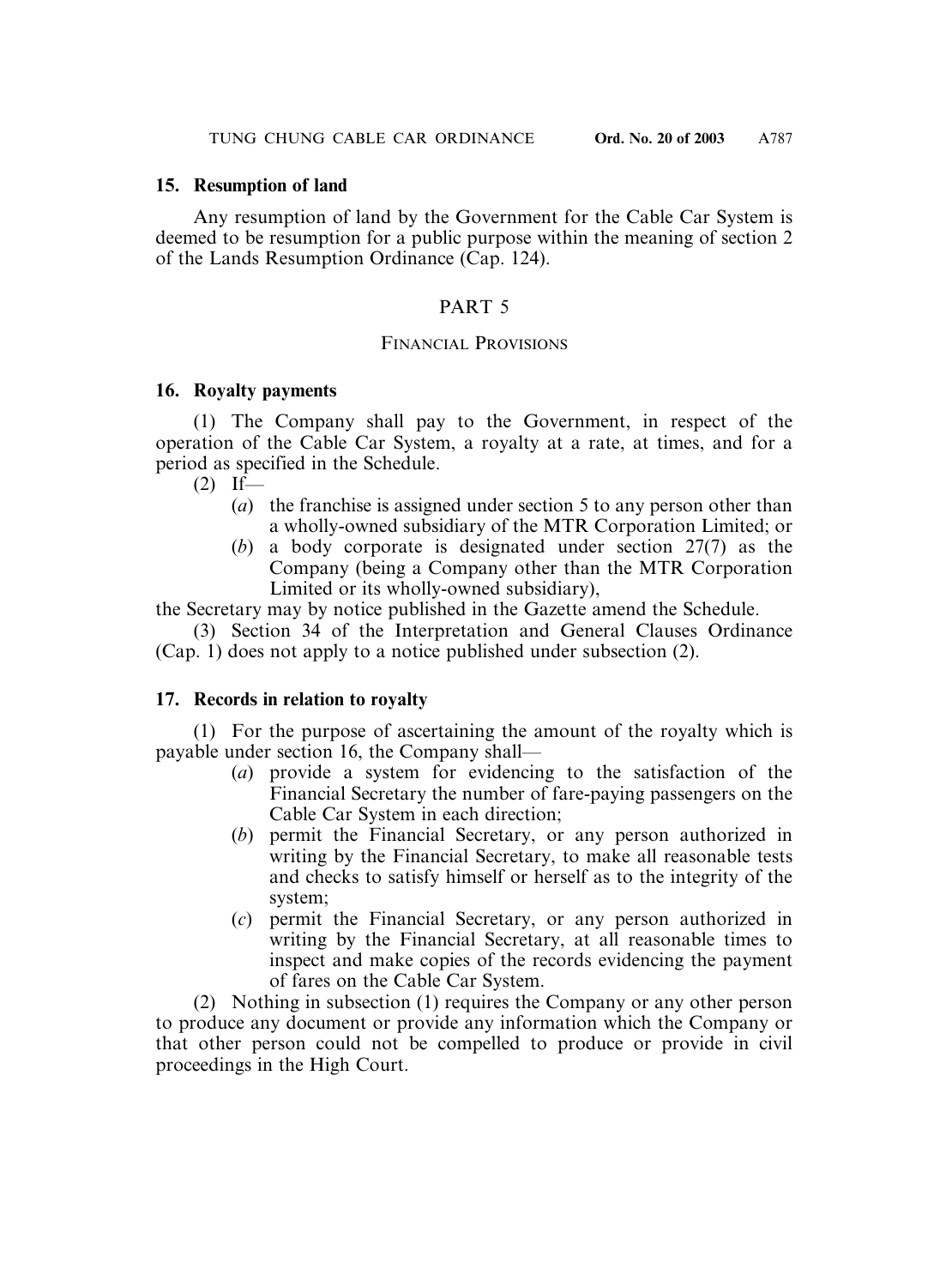(3) Before disclosing to any person outside the Government any information obtained pursuant to subsection (1), the Financial Secretary shall inform the Company of the intention to do so.

#### **18. Tax status of the Company**

For the purpose of Part VI of the Inland Revenue Ordinance (Cap. 112), the Company is deemed to be the owner of the Cable Car System for as long as the Company holds the franchise.

#### **19. Financial penalties**

(1) Subject to subsection (2), if the Company persistently fails to comply with any requirement of this Ordinance or is in substantial breach of the Project Agreement, the Secretary may initiate the procedure set out in this section for imposing a financial penalty on the Company.

(2) As the first step in the procedure, the Secretary shall notify the Company of the failure or breach, as the case may be, and, if it is capable of being remedied, give the Company a reasonable opportunity to comply with the requirement or remedy the breach.

(3) If the Secretary considers that a financial penalty ought to be imposed (because the failure or breach is not capable of being remedied, or is not remedied within a reasonable period), the Secretary shall inform the Company in writing of the proposed penalty and invite the Company to comment on it in writing.

(4) Subject to subsection (5), the Secretary shall inform the Chief Executive in Council of the failure or breach, of the proposed financial penalty, and of the Company's comments, if any, and seek the approval of the Chief Executive in Council for the imposition of a financial penalty. The Chief Executive in Council may either approve the imposition of a penalty in a specified amount, or disapprove the imposition, in either case stating briefly the reasons.

(5) The approval of the Chief Executive in Council referred to in subsection (4) is not required for the imposition of a further financial penalty under subsection (7) for a continuing failure or breach.

(6) If the Chief Executive in Council approves the imposition of a penalty in a specified amount, or if a further financial penalty is being imposed for a continuing failure or breach, the Secretary shall notify the Company in writing and require the Company to pay the penalty to the Government within 30 days after service of the notice.

(7) If the failure or breach is capable of being remedied, the financial penalty that may be imposed on the Company is a sum not exceeding \$5,000, with a further penalty not exceeding \$5,000 for each day the failure or breach continues after the service of the notice under subsection (6).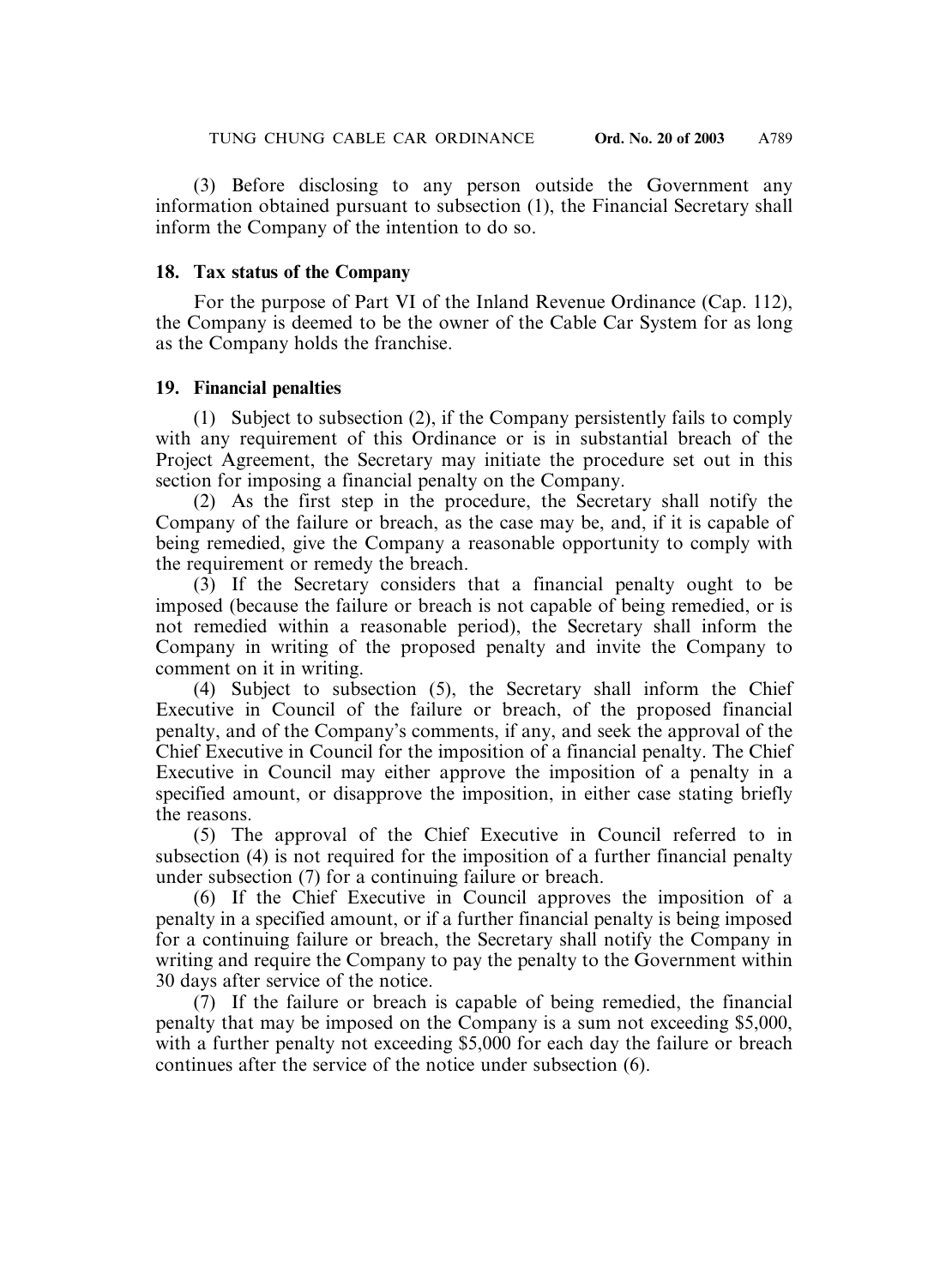(8) If the failure or breach is by its nature not capable of being remedied, the financial penalty that may be imposed on the Company is a sum not exceeding—

- (*a*) \$10,000 on the first occasion;
- (*b*) \$25,000 on the second occasion;
- (*c*) \$50,000 on the third or a subsequent occasion,

on which a penalty is imposed.

(9) For the purpose of subsection (8), in deciding, as regards a particular failure or breach, whether it is the first, second, or third or subsequent occasion on which a financial penalty is being imposed, only occasions on which a financial penalty has been imposed for a failure or breach of the same type as the particular failure or breach are to be taken into account.

(10) When considering the imposition of a financial penalty on the Company under this section, the Chief Executive in Council shall not take into account any failure or breach which was considered for the purpose of a previous imposition of a financial penalty on the Company under this section, unless the Company has failed to pay the previous penalty or to remedy the previous failure or breach.

(11) A financial penalty imposed under this section is recoverable as a debt due to the Government.

(12) Nothing in this section affects the power of the Chief Executive in Council to revoke the franchise pursuant to section 27.

(13) For the purposes of this section, any dispute between the Company and the Secretary as to whether the Company has failed to comply with a requirement of this Ordinance or is in substantial breach of the Project Agreement, if not resolved by mutual agreement or mediation, is to be resolved by arbitration as provided for in the Project Agreement.

(14) Subsection (13) does not apply to the amount of a financial penalty imposed under this section, but the amount must be proportionate and reasonable in relation to the failure or breach.

## PART 6

#### ANCILLARY LEGAL PROVISIONS

#### **20. Application of other Ordinances**

(1) In relation to land occupied by the Company for the construction, operation and maintenance of the Cable Car System, the Buildings Ordinance (Cap. 123) applies as follows—

> (*a*) for the purpose of section  $41(1)(a)$  of that Ordinance, buildings constructed on the land are not to be regarded as belonging to the Government;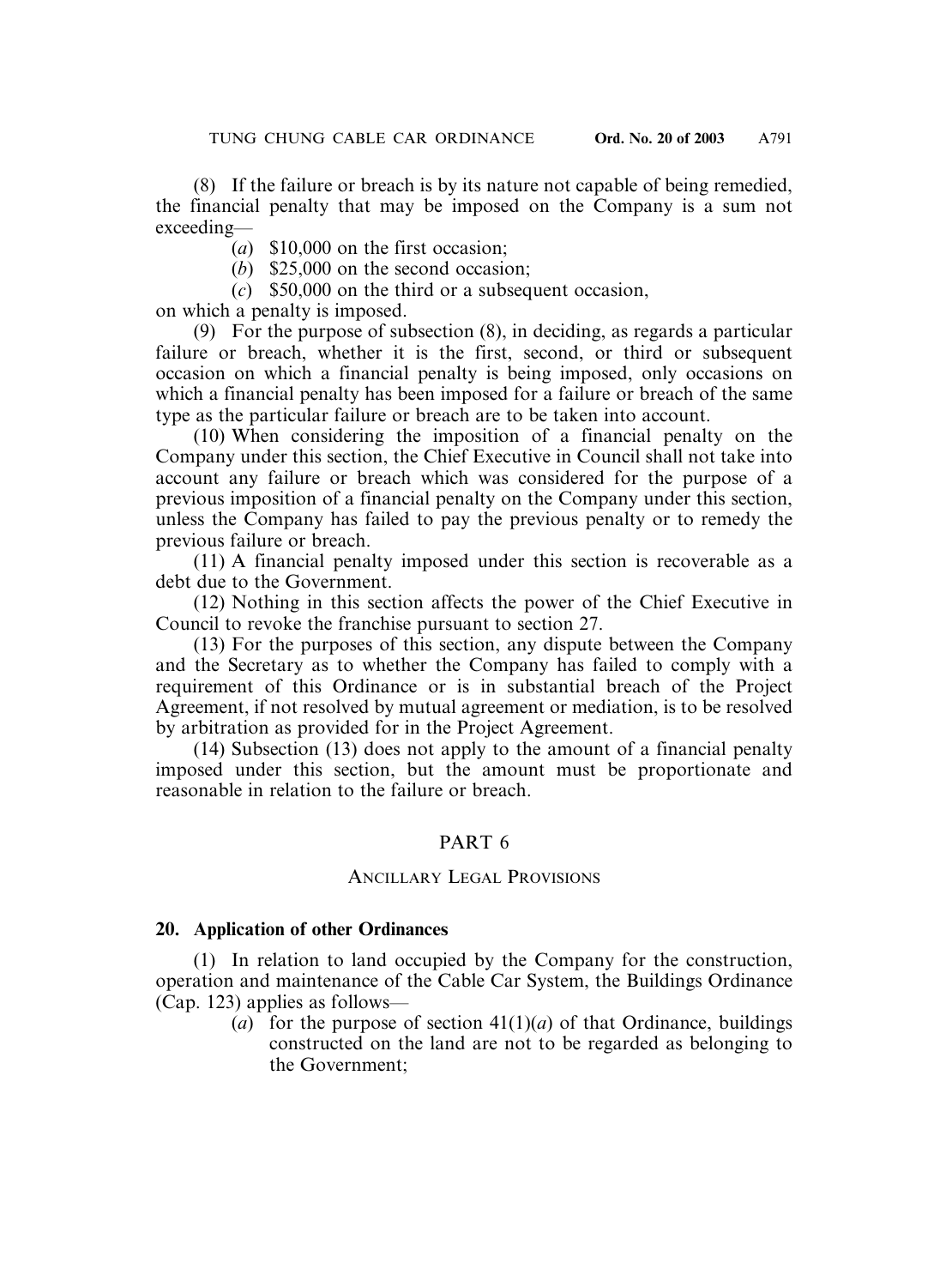- (*b*) for the purpose of section 41(1)(*ba*) of that Ordinance, the land is not to be regarded as unleased land;
- (*c*) for all purposes of that Ordinance, the Company is to be regarded as the owner of the land and of buildings constructed on it.

(2) Section 37 of the Noise Control Ordinance (Cap. 400) shall not apply to construction works as defined in this Ordinance or to the operation of the Cable Car System.

## **21. Installation of utilities in Cable Car System area**

(1) Subject to subsection (3), before installing any utility in the Cable Car System area, the provider of a utility (other than the Company) shall obtain the written consent of the Company.

- (2) The consent required by subsection (1)—
	- (*a*) shall not be withheld unless the Company reasonably considers that the installation of the utility may adversely affect the safety of persons using or operating the Cable Car System or working in the Cable Car System area, or the efficient operation of the Cable Car System;
	- (*b*) may be granted subject to reasonable conditions.

(3) This section does not apply to the placement and maintenance of a telecommunications line or a radiocommunications installation by the Telecommunications Authority or by a licensee authorized by the Telecommunications Authority pursuant to section 14 of the Telecommunications Ordinance (Cap. 106).

## **22. Power to make bylaws**

(1) The Company may make bylaws, consistent with this Ordinance, for all or any of the following matters—

- (*a*) controlling and regulating the conduct of members of the public on the carrier and in the Cable Car System area;
- (*b*) providing a system for evidencing (whether by issue of tickets or otherwise) the payment of fares by passengers on the Cable Car System;
- (*c*) providing for the custody and return or disposal of property found on the carrier and in the Cable Car System area;
- (*d*) protecting any property of the Company in the Cable Car System area, and the carrier and ropes, from damage or interference;
- (*e*) controlling unauthorized advertising on the Cable Car System;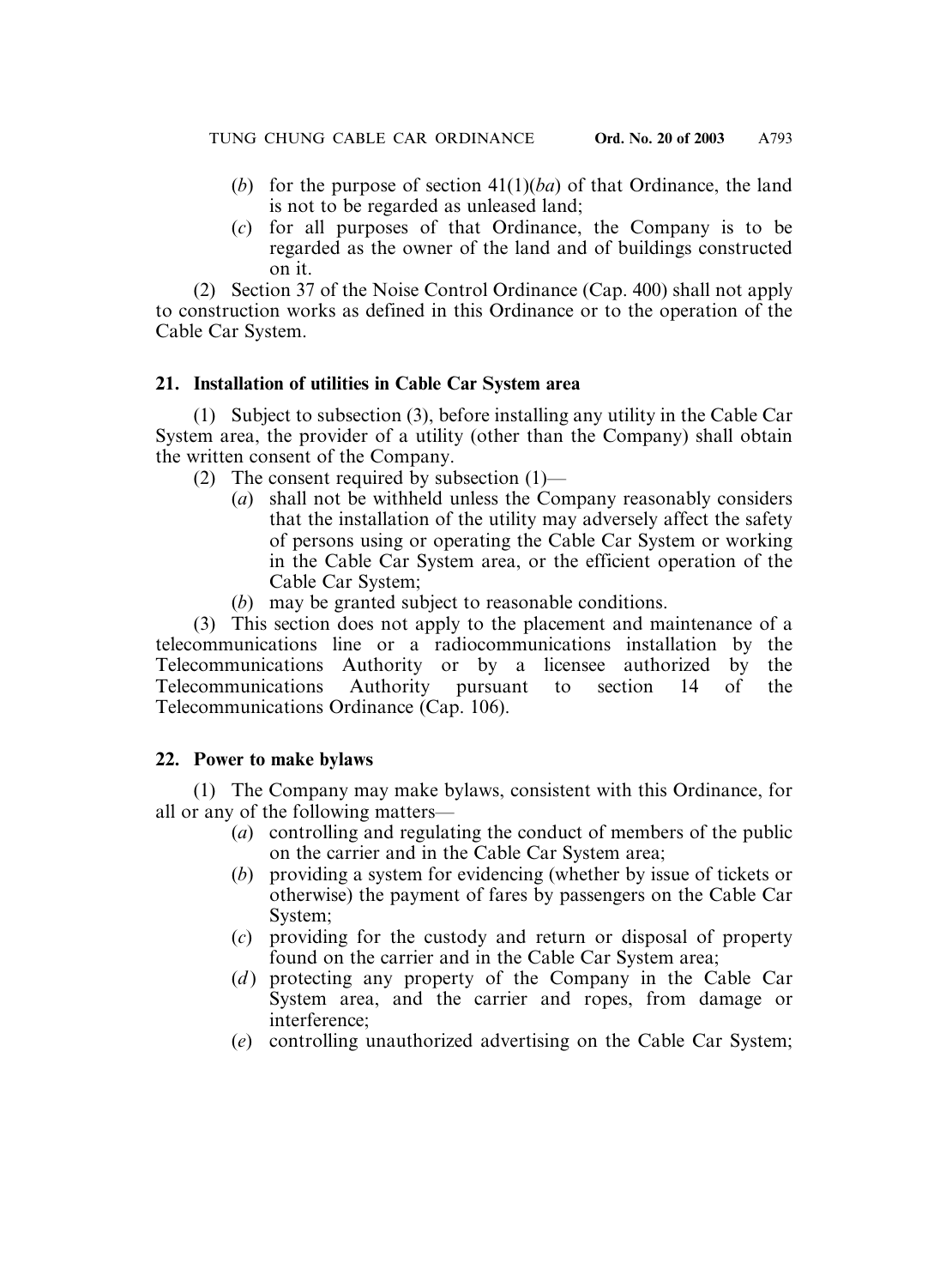(*f*) any other matter, whether similar to the foregoing or not, which relates to the control, operation and management of the Cable Car System or to the safety of passengers and the System generally and which the Company considers it is necessary or expedient to provide for.

(2) In subsection (1), "carrier" (運輸工具) has the same meaning as in the definition of "aerial ropeway" in section 2 of the Aerial Ropeways (Safety) Ordinance (Cap. 211).

(3) Bylaws made under subsection (1)(*c*) shall have due regard to the rights of owners of the property concerned.

(4) Bylaws made under subsection (1) may provide that a contravention of a specified provision is an offence and may prescribe a maximum penalty not exceeding a fine at level 2.

(5) Bylaws made under subsection (1) are subject to the approval of the Legislative Council.

(6) Printed copies of the bylaws must be kept at the registered office of the Company and at each terminal and made available to any person at a reasonable charge.

#### **23. Company may prosecute, etc.**

(1) An employee of the Company, or any person authorized in writing by the Company to do so, may ask any person who is reasonably suspected of having contravened a bylaw made under section 22(1) to give the person's name and address for purposes of identification and, if a vehicle is involved in the offence, to give the name and address of the owner of the vehicle if that information is within the person's knowledge.

(2) A person who fails to comply with a request made under subsection (1), or who gives a false name or address, commits an offence and is liable on summary conviction to a fine at level 2.

(3) Without affecting any Ordinance relating to the prosecution of criminal offences, or the powers of the Secretary for Justice in relation to the prosecution of offences, a prosecution for an offence under this section or under the bylaws made under section 22(1) may be brought by and in the name of the Company.

## PART 7

## DEFAULT AND TERMINATION OF FRANCHISE

#### **24. Default**

(1) The Company will be in default if it fails, or there is a substantial likelihood of it failing, in any material respect to complete the construction works in accordance with the Project Agreement.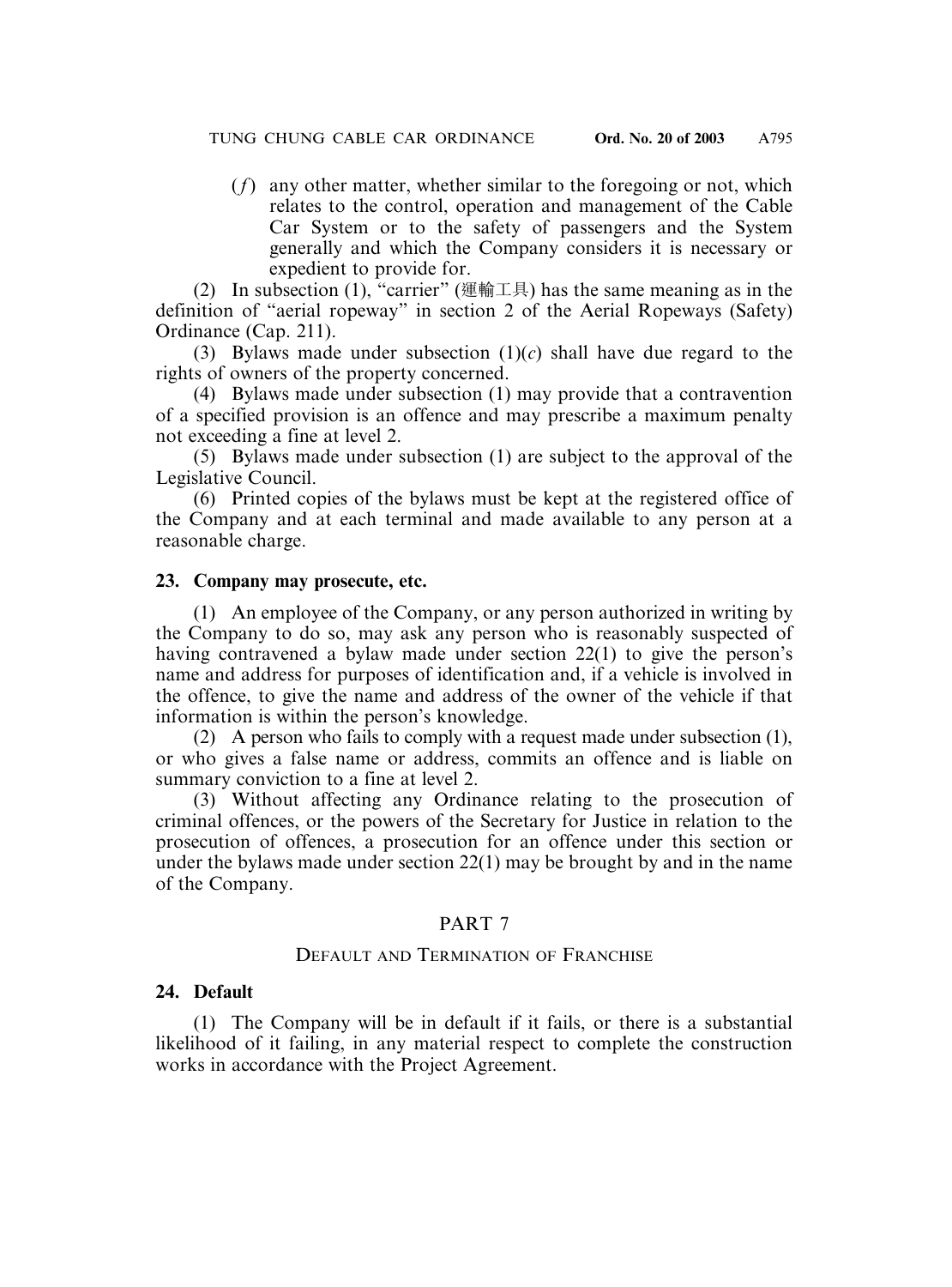(2) The Company will be in default if it fails, or there is a substantial likelihood of it failing—

- (*a*) to operate and maintain the Cable Car System in accordance with this Ordinance, the Aerial Ropeways (Safety) Ordinance (Cap. 211) and all other relevant legislation; or
- (*b*) to discharge any of its other obligations under the Project Agreement,

and the failure, or likely failure, results, or is likely to result, in—

- (*c*) a substantial breakdown of the Cable Car System;
- (*d*) the death of or serious injury to persons travelling on the Cable Car System or being on the System premises; or
- (*e*) significant danger to the safety of persons travelling on the Cable Car System or being on the System premises.
- (3) If there are guarantors, the Company will be in default if—
	- (*a*) the guarantors, having been called upon under the guarantee agreement, fail to respond to such call within a reasonable period; or
	- (*b*) any guarantor is in material breach of any provision of the guarantee agreement and, if there is more than one guarantor, such breach has not been remedied by another guarantor or is incapable of being remedied.

## **25. Defaults capable of remedy**

(1) This section applies in the case of a default which appears to the Secretary to be capable of being remedied.

(2) In the case of a default to which this section applies, the Secretary shall serve a notice requiring the Company to remedy the default or to take measures or make arrangements to the satisfaction of the Secretary to ensure that the default is remedied.

(3) A notice under subsection (2) shall specify a period within which the default must be remedied, being a period reasonable in the circumstances and in any event not less than 28 days.

(4) If the Company considers that it will need more time to remedy the default than is specified in the notice under subsection (2), it may in writing apply to the Secretary for an extension of the time, with reasons, and the Secretary may allow such further time as appears to the Secretary to be reasonable in the circumstances.

(5) If there is a guarantee agreement, a notice under subsection (2) shall be served—

(*a*) in the case of a default arising before the discharge date, on the Company, the guarantors and any agent appointed under subsection (6);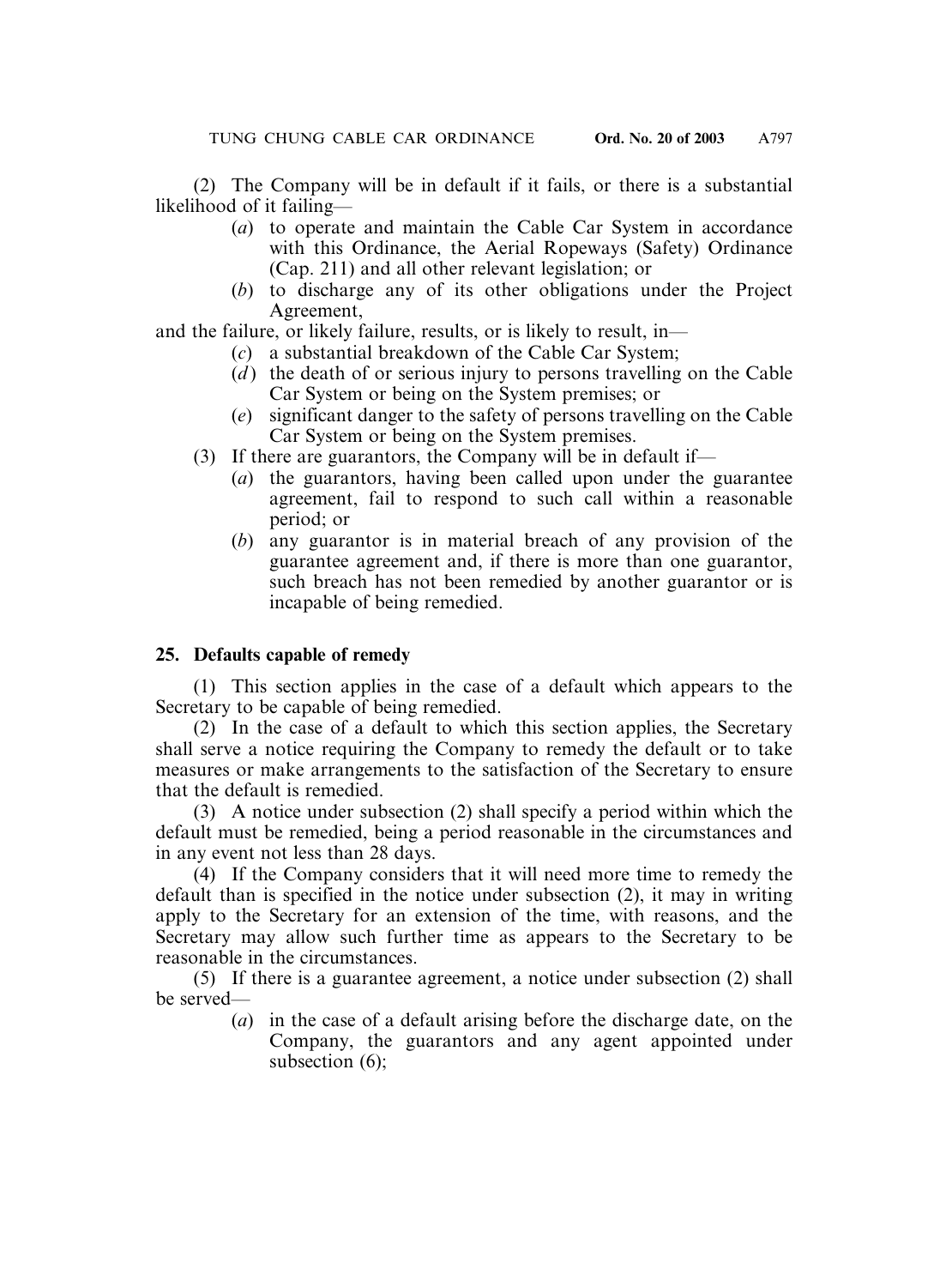(*b*) in the case of a default arising on or after the discharge date, on the Company and any agent appointed under subsection (6).

(6) Any financier or, if a financier is a member of a consortium of financiers, the consortium, may appoint an agent in Hong Kong for the purpose of subsection (5) and shall notify the Secretary of the name and address in Hong Kong of the agent for the purpose of service of a notice under that subsection.

(7) The arrangements referred to in subsection (2) may include arrangements for the disposal of the rights and obligations of the Company to another person in accordance with section 5.

## **26. Notice of intention to revoke franchise**

- (1) This section applies if—
	- (*a*) the Secretary reports to the Chief Executive in Council that the Company has failed to comply with a notice to remedy a default served in accordance with section 25; or
	- (*b*) it appears to the Chief Executive in Council that there is a default which is not capable of being remedied.

(2) In the case described in subsection  $(1)(a)$  (failure to comply with a section 25 notice), if it appears to the Chief Executive in Council that—

- (*a*) the default is still capable of being remedied; and
- (*b*) the notice which should have been served under section 25(2) was not properly served; or
- (*c*) the terms of the notice served were unreasonable,

the Chief Executive in Council may direct the Secretary to serve a notice, or further notice, under section 25(2), in terms specified by the Chief Executive in Council, whereupon the provisions of section 25 and this section apply.

(3) In the case described in subsection  $(1)(a)$ , if it appears to the Chief Executive in Council that—

- (*a*) the default is no longer capable of being remedied; or
- (*b*) a notice was properly served under section 25(2) and has not been complied with,

the Chief Executive in Council may direct the Secretary to issue a notice requiring the Company to show cause why an order should not be made under section 27.

(4) In the case described in subsection  $(1)(b)$  (default not capable of being remedied) the Chief Executive in Council may direct the Secretary to issue a notice requiring the Company to show cause why an order should not be made under section 27.

(5) If there is a guarantee agreement, a notice issued under subsection (3) or (4) shall be served—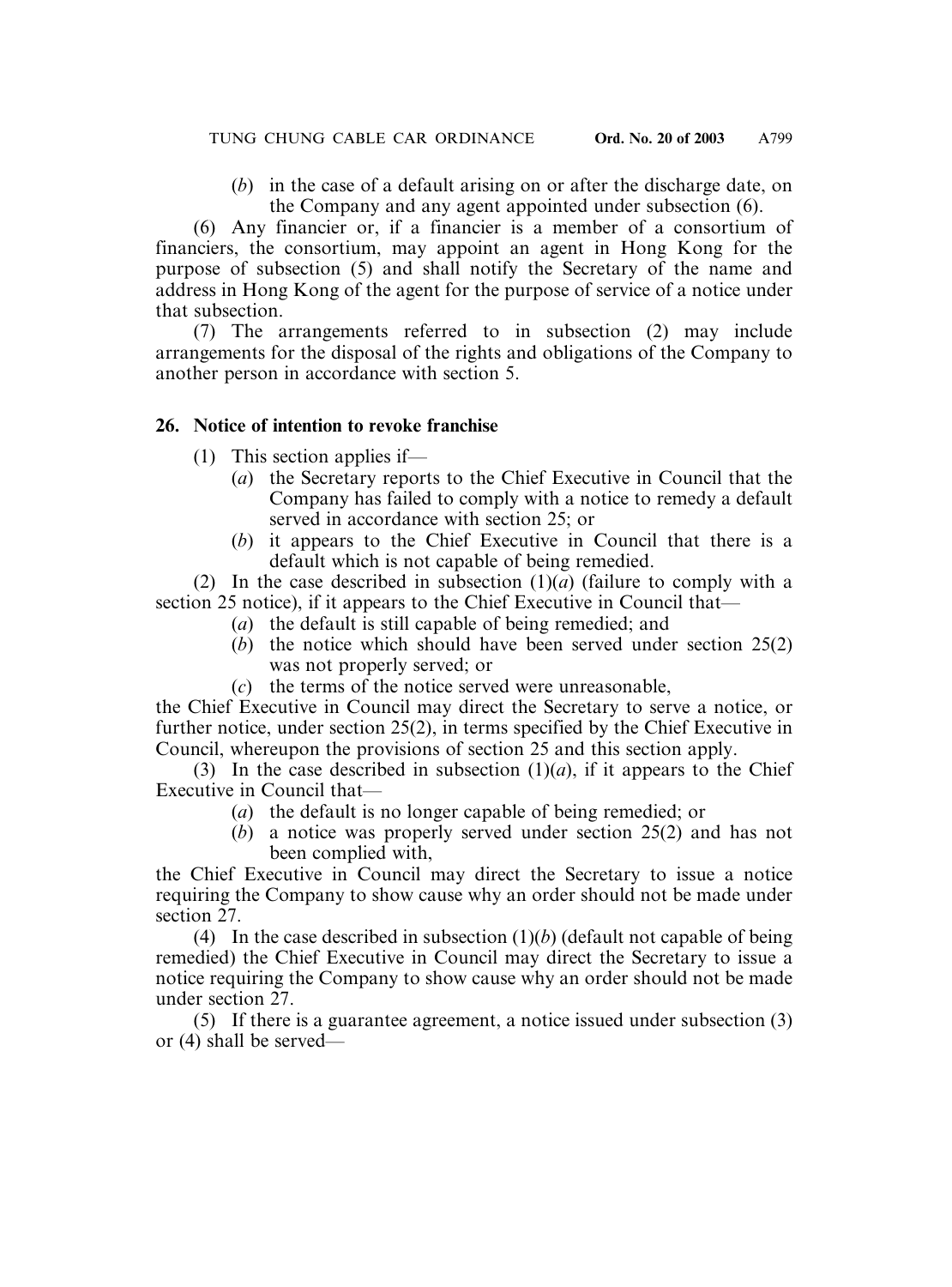- (*a*) in the case of a default arising before the discharge date, on the persons specified in section  $25(5)(a)$ ;
- (*b*) in the case of a default arising on or after the discharge date, on the persons specified in section 25(5)(*b*).

(6) A notice issued under subsection (3) shall specify whether it is issued in relation to paragraph (*a*) or (*b*) of that subsection and—

- (*a*) if issued in relation to that paragraph (*a*), shall specify the nature of the default;
- (*b*) if issued in relation to that paragraph (*b*), shall give particulars of the notice to remedy a default referred to in section 25(2) and brief particulars of the report of the Secretary under subsection (1).

(7) A notice issued under subsection (4) shall specify the nature of the default.

(8) If a notice is issued under subsection (3) or (4), any person to whom it is issued, or any other person who is a shareholder of the Company or a financier may, within 28 days after the issue of the notice, or within any further period the Chief Executive in Council allows, make written representations to the Chief Executive in Council to show cause why an order should not be made under section 27.

## **27. Order of revocation**

- (1) If satisfied—
	- (*a*) that the procedure prescribed by section 26 has been followed;
	- (*b*) that sufficient cause has not been shown why an order under this section should not be made; and
	- (*c*) that it is just and reasonable to do so,

the Chief Executive in Council may, subject to subsection (3), by order revoke the franchise.

(2) In exercising the power under subsection (1), the Chief Executive in Council shall take into consideration—

- (*a*) the extent to which the default was or is occasioned by circumstances beyond the control of the Company;
- (*b*) any representations made under section 26(8).

(3) If the proposed revocation relates to a matter in respect of which arbitration proceedings have commenced, the Chief Executive in Council shall not make an order under subsection (1) until the determination or, where appropriate, the abandonment of the arbitration proceedings.

- (4) An order made under subsection (1) shall be served—
	- (*a*) if there is a guarantee agreement and the default arises prior to the discharge date, on the Company and the guarantors;
	- (*b*) in any other case, on the Company.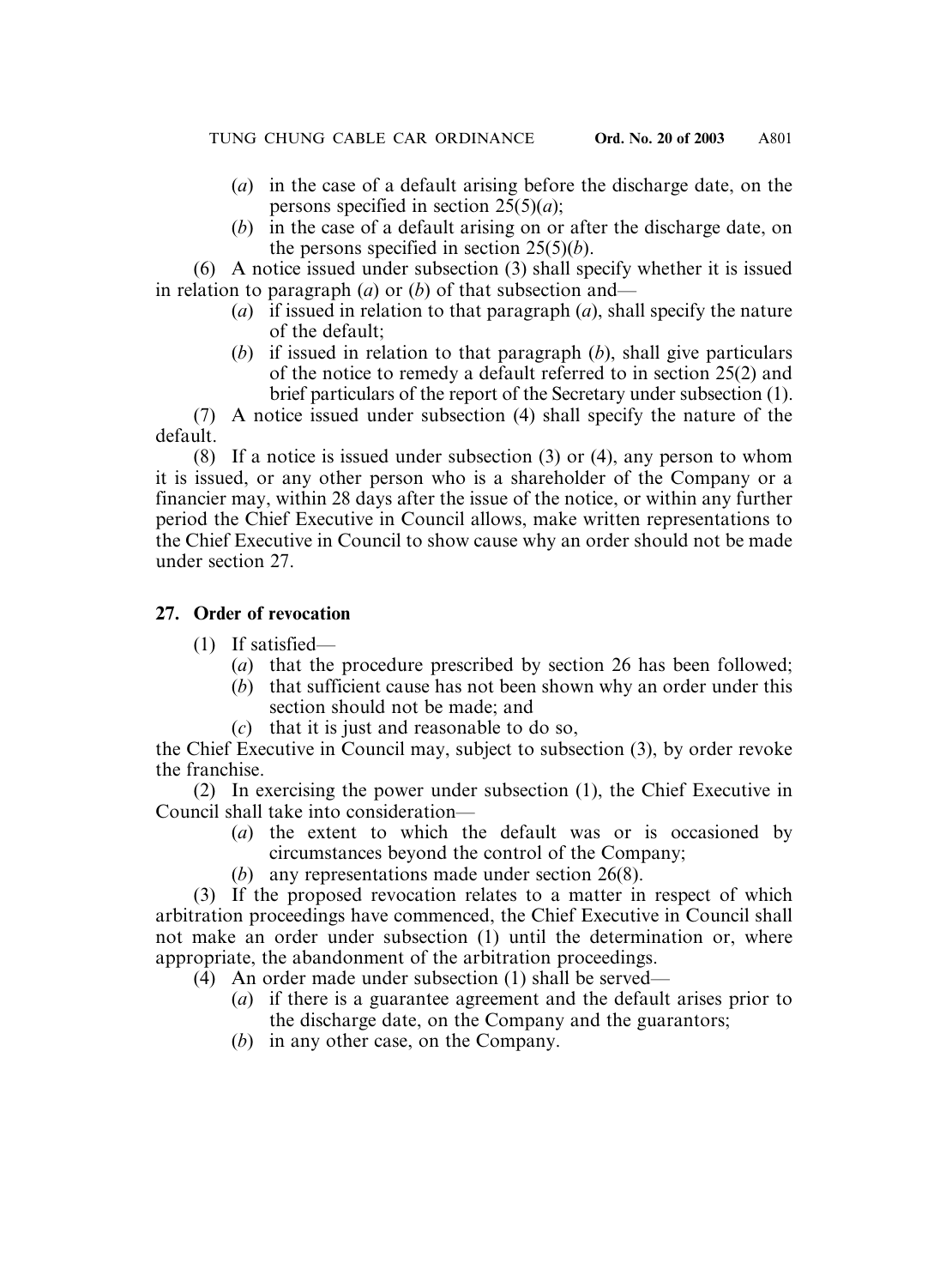(5) An order made under subsection (1) shall be published in the Gazette as soon as practicable after being made but shall take effect on the date specified in the order.

(6) Section 34 of the Interpretation and General Clauses Ordinance (Cap. 1) does not apply to an order made under subsection (1).

(7) If the franchise is revoked under subsection (1), the Chief Executive in Council may by order designate another body corporate as the Company for the purposes of this Ordinance, on such terms and conditions, consistent with this Ordinance, as the Chief Executive in Council thinks fit, and upon the publication of that order in the Gazette the franchise vests in that body corporate.

(8) Upon the publication of an order under subsection (7), Schedule 1 to the Prevention of Bribery Ordinance (Cap. 201) is deemed to be amended—

- (*a*) to remove the Company whose franchise has been revoked (unless it is the MTR Corporation Limited); and
- (*b*) to include the body corporate designated under subsection (7).

## **28. Termination of franchise**

(1) Except to the extent necessary to give effect to sections 29 and 30, the franchise and all rights and obligations of the Company under this Ordinance terminate on—

- (*a*) the commencement of the voluntary winding up of the Company;
- (*b*) the making of a winding-up order in respect of the Company;
- (*c*) the revocation of the franchise under section 27; or
- $(d)$  the expiry of the franchise period,

whichever first occurs.

(2) Upon the termination of the franchise, the assets of the Company referred to in section 32, together with the easements created by sections  $10(1)$ and 11 and the rights conferred by sections 6, 7, 8 and 14, vest in the Government, but upon the designation of a body corporate as the Company under section 27(7), they vest in that body corporate without further order.

## **29. Consequences of termination**

(1) Upon the termination of the franchise, the Company remains liable for—

- (*a*) effecting any repairs to the assets which the Secretary considers are reasonably required and of which the Secretary has given written notice to the Company in accordance with subsection (3);
- (*b*) settling accounts with the Government in respect of royalty payable under section 16 and any other sums payable to the Government under the Project Agreement;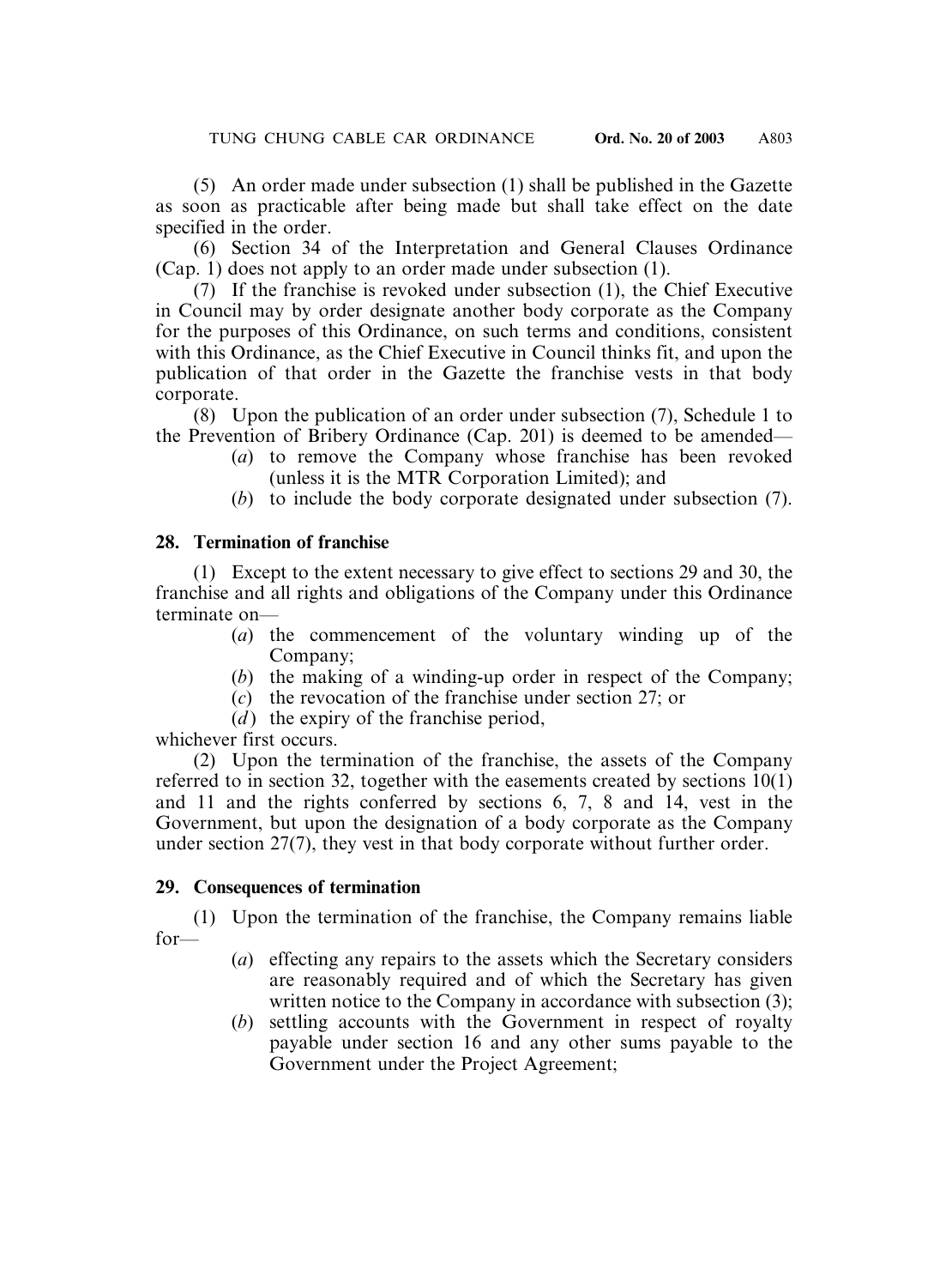- (*c*) payment of compensation arising from entry on land by the Company pursuant to section 14;
- (*d* ) any other obligations of the Company under this Ordinance or the Project Agreement which have not been satisfied and of which the Secretary has given written notice to the Company not less than 30 days before the termination.
- (2) Upon the termination of the franchise, the Company shall—
	- (*a*) if the construction works are not complete, bring the incomplete construction works, and the land on which they are situated, to a satisfactory condition in order to enable the construction works either to be continued or abandoned, as the Government decides;
	- (*b*) if the construction works are complete, ensure that the Cable Car System is in a safe condition so that it can be operated commercially by the Government or another person.
- (3) A notice of repairs given under subsection (1)(*a*) shall—
	- (*a*) be given not less than 30 days before the termination;
	- (*b*) specify a time within which the repairs are to be effected, being a time reasonable in the circumstances.

(4) If the Company fails to discharge its obligations under subsection  $(1)(a)$  or  $(d)$  or  $(2)$ , the Government may perform them and the Company becomes liable to pay the expenses reasonably incurred by the Government in so doing.

(5) If the termination of the franchise arises under section 28(1)(*a*), (*b*) or (*c*), the Government shall pay to the Company, in respect of the assets of the Company which vest in the Government under section 28(2), an amount, calculated in accordance with the Project Agreement, which represents the residual value of those assets at the time of the vesting.

(6) In determining the value of the assets for the purpose of subsection (5), there shall be deducted from what would otherwise be the residual value of those assets—

- (*a*) any sums payable to the Government under subsection  $(1)(b)$ ;
- (*b*) any costs reasonably incurred by the Government as a result of or incidental to the termination of the franchise, including but not limited to the expenses referred to in subsection (4).
- (7) Any dispute between the Company and the Government as to—
	- (*a*) the amount, if any, payable by the Company to the Government under subsection (1) or (4); or
	- (*b*) the amount, if any, payable by the Government to the Company under subsection (5),

if not resolved by mutual agreement or mediation, is to be resolved by arbitration as provided for in the Project Agreement.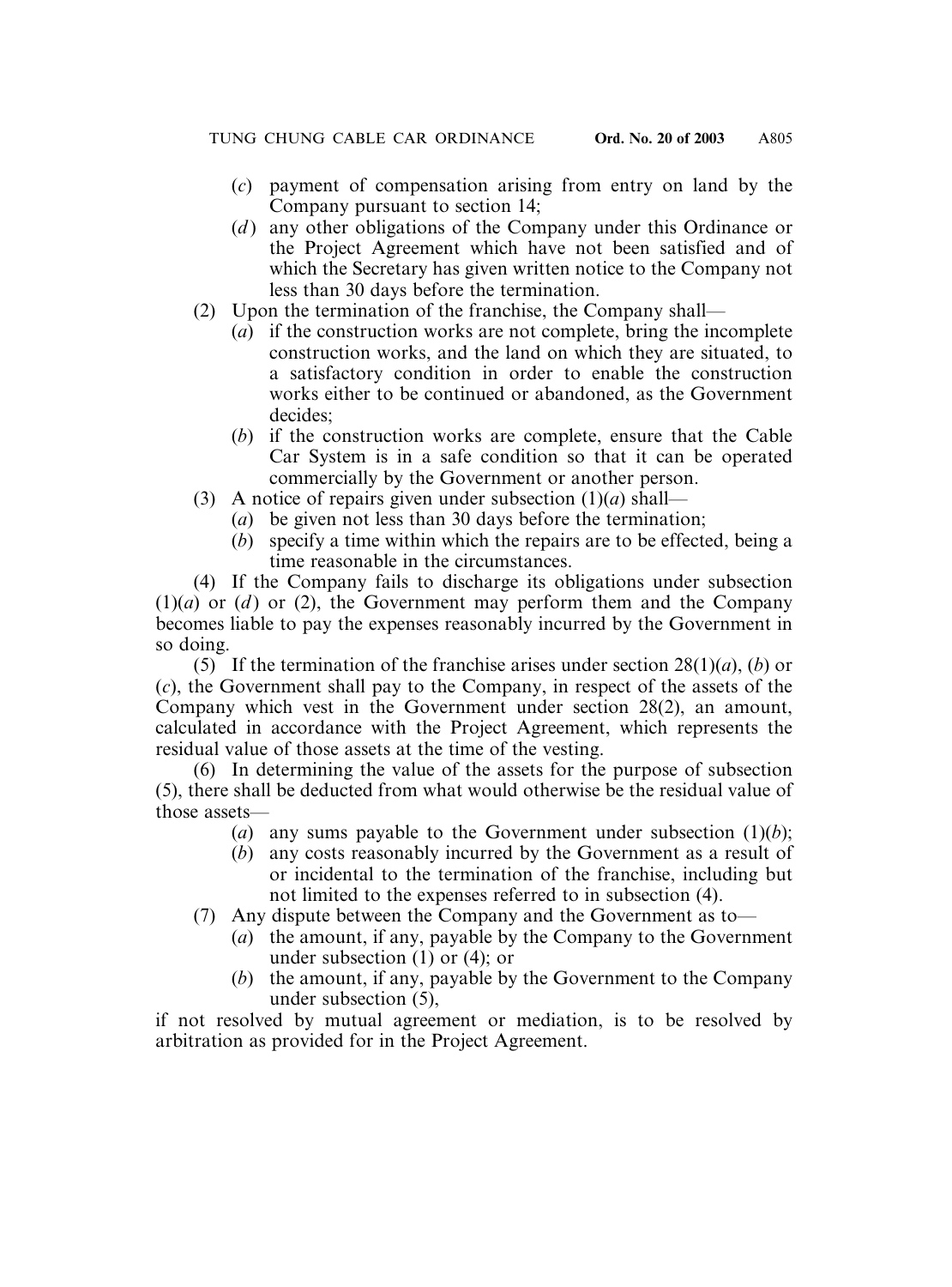## **30. Consequences of expiry of franchise period**

Upon the termination of the franchise by expiry of the franchise period, no compensation is payable by the Government to the Company except for the residual value, calculated in accordance with the Project Agreement, of any thing which—

- (*a*) forms part of the assets purchased by the Company;
- (*b*) was purchased with the agreement of the Financial Secretary within the 5 years immediately preceding the expiry of the franchise period; and
- (*c*) is owned by the Company on the expiry date.

## **31. Government not liable for Company**'**s debts**

The vesting of the assets of the Company in the Government under this Part does not make the Government liable for any debts of the Company.

## **32. Meaning of** "**assets**"

In this Part—

"assets" (資產) means—

- (*a*) the Cable Car System;
- (*b*) all buildings, machinery, plant and equipment which form part of the Cable Car System or are ancillary to the construction, operation and maintenance of the System; and
- (*c*) spare parts and special tools as defined in the Project Agreement.

## PART 8

## **MISCELLANEOUS**

## **33. Arbitration**

- (1) Any dispute between the Company and the Government regarding—
	- (*a*) a default decision; or
	- (*b*) the operation of the Project Agreement,

if not resolved by mutual agreement or mediation, is to be resolved by arbitration as provided for in the Project Agreement.

(2) In this section, "default decision" (失責行為決定) means a decision that the Company is in default in terms of section 24, but does not include—

(*a*) a decision relating to the application of the Aerial Ropeways (Safety) Ordinance (Cap. 211) or of regulations made or codes of practice issued under it;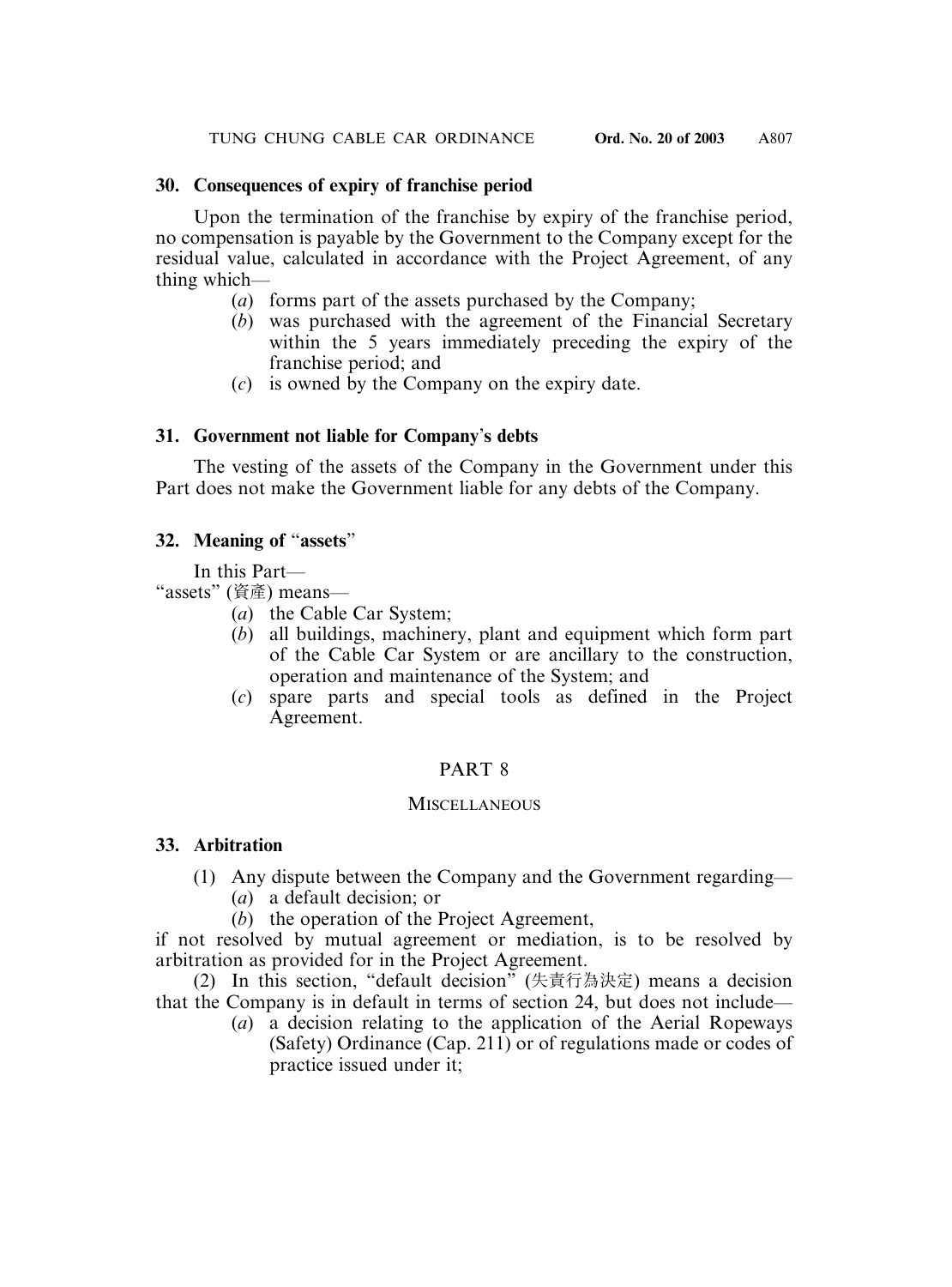- (*b*) a decision relating to the safety of the Cable Car System generally;
- (*c*) a decision of the Secretary to serve a notice to remedy a default under section 25.

(3) This section is in addition to the provisions for arbitration in sections 19(13) and 29(7).

#### **34. Directions by Chief Executive in Council**

(1) If the Company gives notice of its intention to commence arbitration proceedings concerning a decision in respect of which arbitration is available under this Ordinance or the Project Agreement, it may, within 28 days beginning on the date on which it gives the notice, apply to the Chief Executive in Council in writing to issue directions as described in subsection (2).

(2) On an application under subsection (1) in respect of a decision, the Chief Executive in Council may issue directions with regard to the enforcement of the decision pending the determination or abandonment of the arbitration proceedings.

(3) A decision which has been referred to the Chief Executive in Council under subsection (1) may be enforced pending the determination or abandonment of the arbitration proceedings, but subject to directions issued under subsection (2).

#### **35. Certificate as to moneys owing to Government**

A certificate duly signed by or on behalf of the Financial Secretary as to the amount of money owing to the Government by any person under this Ordinance is sufficient evidence of that amount.

#### **36. Non-derogation from Government**'**s rights**

(1) Nothing in this Ordinance or the Project Agreement affects the rights of the Government, its servants or agents, to enter on any land affected by the construction works or to do anything which it or they might have done if those works had not been undertaken, except to the extent that the exercise of such rights is limited by any express provision of this Ordinance or the Project Agreement or by necessary implication from those provisions.

(2) Subsection (1) does not entitle the Government, its servants or agents, to exercise any rights referred to in that subsection in a manner which would derogate from any rights granted to the Company under this Ordinance or the Project Agreement.